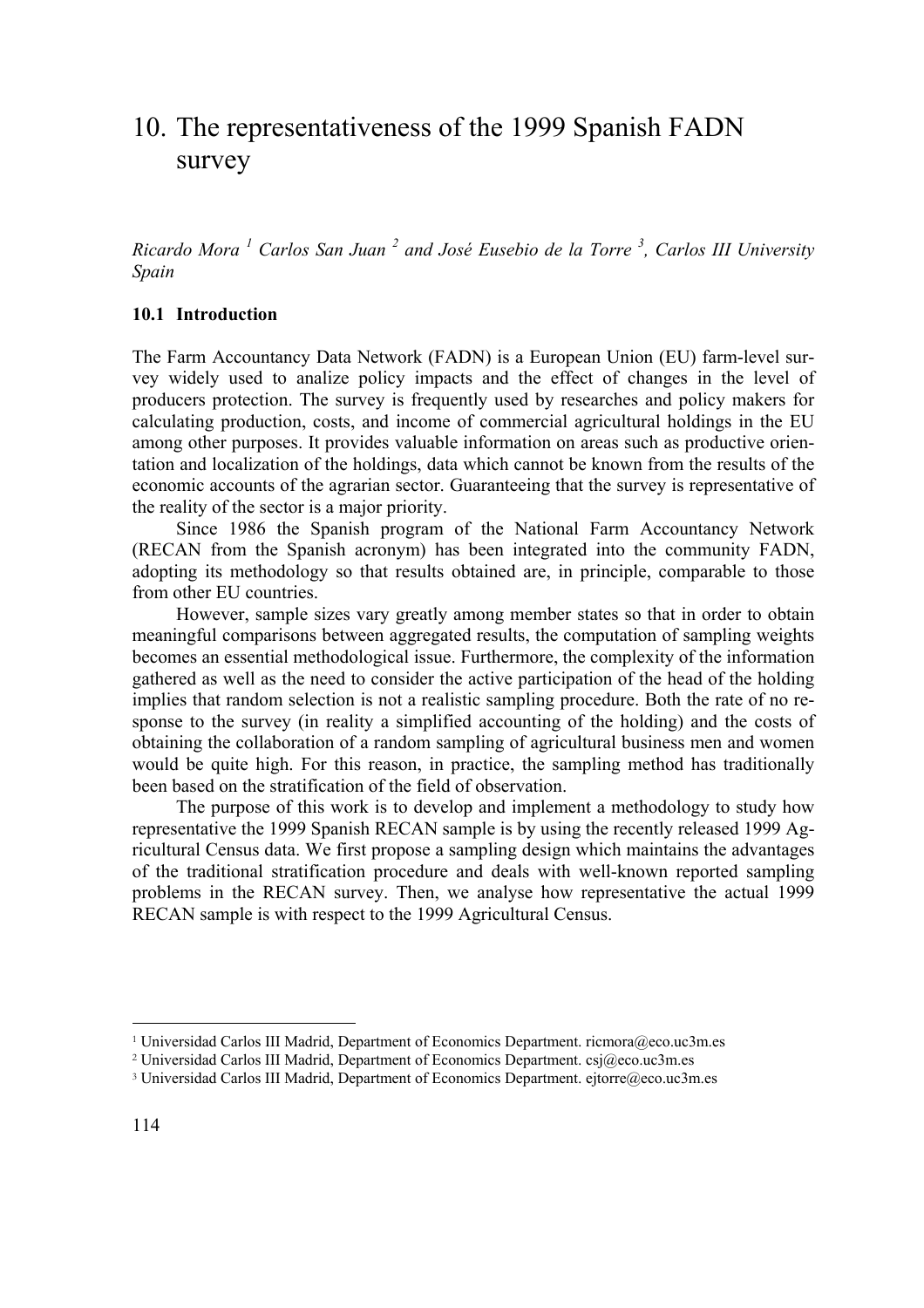# **10.2 The 1999 Agricultural Census for Spain**

The source of population data used in the sampling design is the Spanish Agricultural Census for 1999. The target population in RECAN is the set of the commercial holdings  $\frac{1}{2}$ , which is a sub-set of the target population in the 1999 Agricultural Census. The strata are defined by three characteristics: region, type of farming, and economic size. In order to design the sampling plan it is also necessary to focus our attention on the results on one or more characteristics or economic variables.

 The design of the stratification involves unavoidable *a priori* decisions as to the definition of the cell. While the regional stratification by the Spanish NUTS-2 regions (Comunidades Autónomas) is desirable for sociological reasons, the definition of cells by farming type or economic size can be more difficult. In the following, we accurately define the cell that will be used in the design of the RECAN sample and the 1999 Agricultural Census variables used in the design of the plan for the RECAN sample.

#### 10.2.1 Size classes

 $\overline{a}$ 

The concept of Standard Gross Margins (SGM) is used to determine the economic size of the farms, which are expressed as European Size Units (ESU). The SGM of a crop or livestock item is defined as the value of output from one hectare or from one animal less the cost of variable inputs required to produce that output. The SGM is calculated from three year averages on a regional level for more than 82 crops and livestock items. For 1999, the period of reference for the SGM corresponds to 1995, 1996 and 1997.

 The economic size of the farms is calculated by multiplying the farm's hectares and Livestock Units by the corresponding regional SGM. The result, the Total Gross Margin (TGM) of the farm whether in pesetas, ECUs or Euros, can be expressed as ESUs by keeping in mind the fixed relation between the ECU and the ESU.2

In the typology used by the European Community, ten farm sizes are considered.<sup>3</sup> Given the target of defining cells as finely as possible, an attempt should be made to minimize the number of observations within each cell without jeopardizing the global

 $<sup>1</sup>$  The definitions of commercial holdings, and therefore of the definition of the target population will be cov-</sup> ered in more detail below.

 $2^2$  The value of the ECU by ESU has changed over time to reflect inflation, passing from 1,000 in 1980 to 1,200 in 1984. The exchange rate for conversion Pesetas/Euros is 167,119.

<sup>&</sup>lt;sup>3</sup> These are: I (fewer than 2 ESUs), II (from 2 to fewer than 4), III (from 4 to fewer than 6), IV (from 6 to fewer than 8), V (from 8 to fewer than 12), VI (from 12 to fewer than 16), VII (from 16 to fewer than 40), VIII (from 40 to fewer than 100), IX (from 100 to fewer than 250), and X (more than 250 ESUs).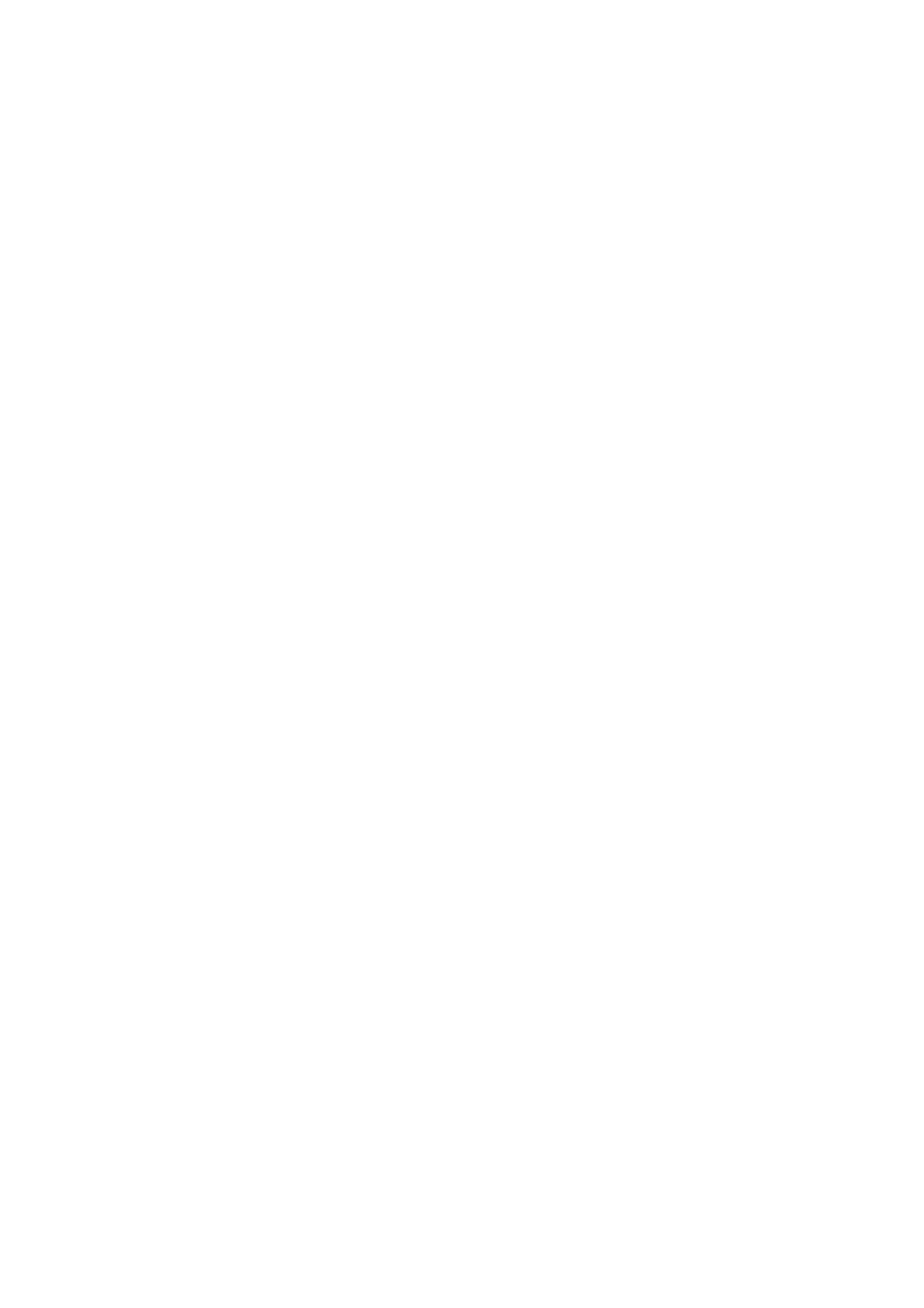| $Cn$ is $Cn$ .                                      |
|-----------------------------------------------------|
|                                                     |
|                                                     |
| era Caracter Control Control Control Caracter State |
| l                                                   |
|                                                     |
|                                                     |
| .<br>;<br>$\vdots$<br>;<br>;<br>;                   |

|                                     |               | 5.58<br>11.37<br>22.38<br>19.40<br>16.40<br>16.40                                                                                                                                                                                                                                                                 |
|-------------------------------------|---------------|-------------------------------------------------------------------------------------------------------------------------------------------------------------------------------------------------------------------------------------------------------------------------------------------------------------------|
|                                     | $\widehat{a}$ |                                                                                                                                                                                                                                                                                                                   |
| ivestock                            | TAU           | 333635<br>369612<br>369602<br>300602<br>16331446<br>16334446<br>3555044<br>27354219<br>27354219                                                                                                                                                                                                                   |
|                                     |               | $\begin{array}{l} 18.34 \\ 22.09 \\ 25.68 \\ 14.73 \\ 10.41 \\ 10.00 \end{array}$                                                                                                                                                                                                                                 |
|                                     | $\widehat{a}$ | $\begin{array}{c} 9.93 \\ 10.20 \\ 21.43 \\ 11.54 \\ 13.43 \\ 15.54 \\ 10.0 \\ 10.0 \\ 10.0 \\ 00.0 \\ 00.0 \\ \end{array}$                                                                                                                                                                                       |
| Labour                              | AWU           | 234299<br>119911<br>150644<br>181460<br>18534<br>17728<br>25534<br>2724                                                                                                                                                                                                                                           |
|                                     | $\Theta$      | $\begin{array}{c} 9.01 \\ 9.83 \\ 14.83 \\ 29.05 \\ 7 \\ 13.69 \\ 0 \\ 0 \\ 0 \\ 0 \\ \end{array}$                                                                                                                                                                                                                |
|                                     | $\widehat{a}$ | $5.26$<br>$4.75$<br>$1.35$<br>$1.35$<br>$2.5$<br>$2.32$<br>$2.32$<br>$2.3$<br>$2.3$<br>$2.3$<br>$2.3$<br>$2.3$<br>$2.3$                                                                                                                                                                                           |
| Jtilised Agricultural Area<br>(UAA) | Ha            | 1281246<br>1157533<br>1974202<br>19748939<br>5357838<br>535783850<br>1978650<br>1978650                                                                                                                                                                                                                           |
|                                     | $\Theta$      | 9.03<br>14.59<br>26.13<br>21.4.69<br>13.69                                                                                                                                                                                                                                                                        |
|                                     | $\widehat{a}$ |                                                                                                                                                                                                                                                                                                                   |
| Fross Total Margin                  | ESU           | 595220<br>718749<br>7184410<br>1284410<br>2005 1518411<br>3118411<br>2083549<br>2083549<br>209235                                                                                                                                                                                                                 |
|                                     |               | $35.73$<br>$29.10$<br>$23.34$<br>$23.34$<br>$24.5$<br>$20.0$<br>$20.0$<br>$20.0$                                                                                                                                                                                                                                  |
|                                     |               | 00.00<br>$47.10$<br>$15.03$<br>$15.02$<br>$-9.05$<br>$-0.83$<br>$-0.02$<br>$-0.02$                                                                                                                                                                                                                                |
| Farms                               | Number        | 781131<br>249442<br>224405<br>182756<br>183458<br>14068<br>14068<br>658574                                                                                                                                                                                                                                        |
| (ESU)                               |               | $\begin{array}{l} (0.2)\\ (2.4)\\ (1.6)\\ (2.5)\\ (3.6)\\ (4.6)\\ (5.40)\\ (6.40)\\ (7.6)\\ (9.25)\\ (10.25)\\ (10.25)\\ (10.25)\\ (10.25)\\ (10.25)\\ (10.25)\\ (10.25)\\ (10.25)\\ (10.25)\\ (10.25)\\ (10.25)\\ (10.25)\\ (10.25)\\ (10.25)\\ (10.25)\\ (10.25)\\ (10.25)\\ (10.25)\\ (10.25$<br>$250, \infty$ |

a) % overall farms; b) % farms under 4 ESU. a) % overall farms; b) % farms under 4 ESU.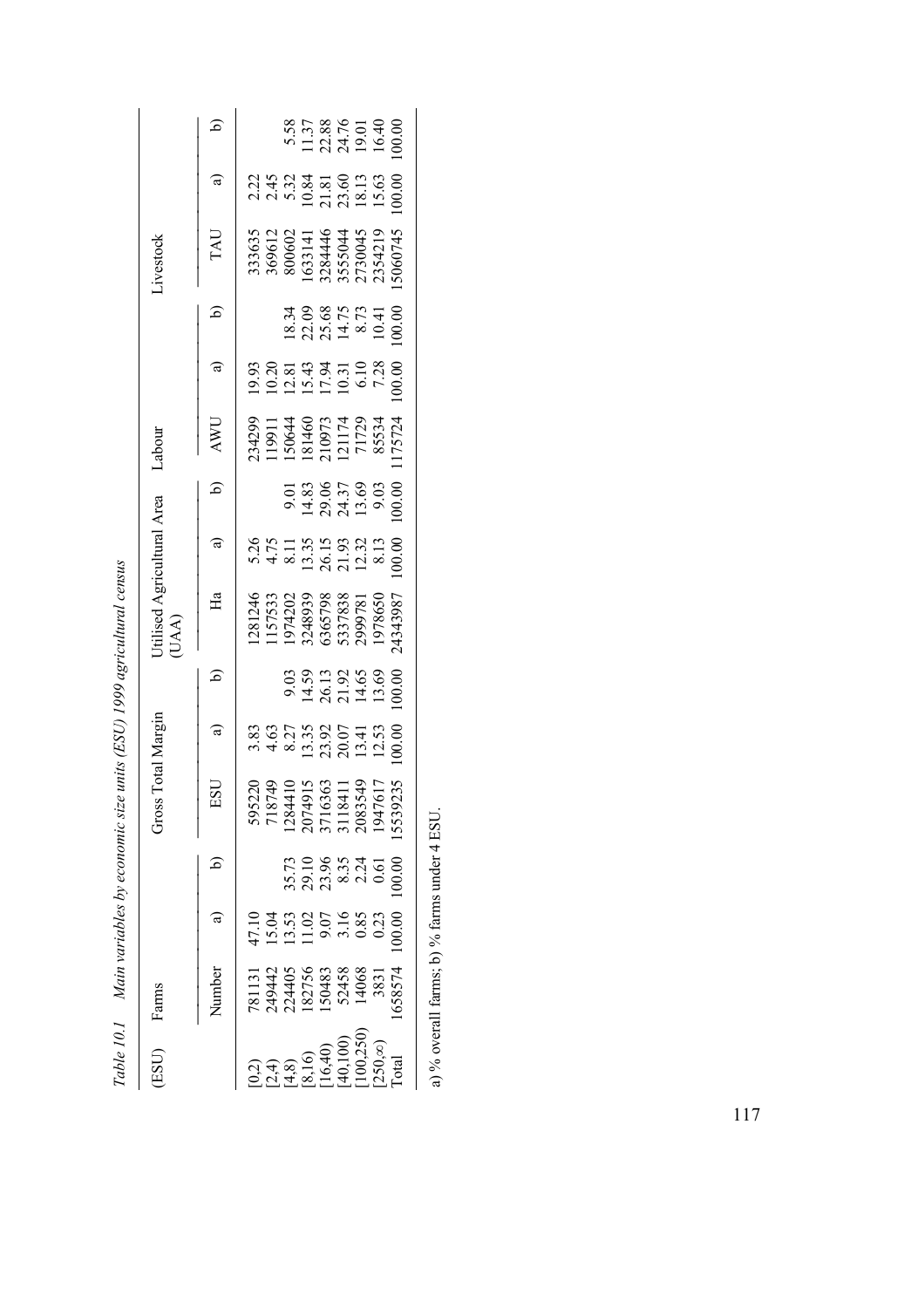representation of the sample. However, an ambitious stratification design is in danger of not being implementable due to the high demands of collaboration which FADN imposes on the farmers. A compromise must be reached to solve this dilemma. Based on previous studies on the Spanish RECAN, a simplified farm size typology will be adopted in this study so that only eight size classes are considered: Extremely small (Fewer than 2), Verysmall (From 2 to fewer than 4), Small (From 4 to fewer than 8), Medium low (From 8 to fewer than 16), Medium (From 16 to fewer than 40), Medium high (From 40 to fewer than 100), Large (From 100 to fewer than 250), and Very large (More than 250).

 The main difference with respect to the FADN farm size variable consists in the merging of types III and IV and also types V and VI. In our opinion, this simplification does not have a negative effect on the accuracy of the sample, as these categories are very densely populated and we assume that sampling can be very cost-effective in these strata. Table 1 shows the census distribution by size of the national totals of (i) number of farms, (ii) Total Gross Margin (TGM) in ESUs, (iii) Utilised Agricultural Area (UAA) in hectares, (iv) farm labour, in Agricultural Work Units  $(AWU^1)$ , and (v) livestock, in Total Livestock Units  $(LU)$ .<sup>2</sup>

 In the 1999 Agricultural Census, the total number of farms ammounts to 1,658,574 farms which exploit some 24,343,987 ha of UAA and 15,060,745 LUs, providing employment for 1,175,724 AWUs and generate a TGM of 15,539,235 ESU (the equivalent of 18,647,082,000 euro). Close to half of the farms (47.10%) do not reach 2 ESU of TGM, which in Spain and some other member countries is still the minimum TGM requirement defining a commmercial farm. Because of this, all farms appearing in the lowest size group in table 10.1 are currently not considered commercial. This large group of 'noncommercial' farms provides less than 4% (3.8%) of total TGM and exploit less than 6% of total UAA and less than 3% of LU, yet they absorb nearly one fifth (19.93%) of AWU, the majority of which is family labour.

 More than half of the UAA (61.43%) and of LU (56.25%) fall within the group of medium-sized farms (8-16; 16-40 and 40-100 ESU). The TGM of this type of farm ammounts to more than half of the national total (57.34%). Finally, 43.68% of workers are employed by these farms. The large or very large farms (more than 100 ESU) use more than 20% of the UAA  $(20.45%)$  and more than 30% of LU  $(33.76%)$ ; their TGM represents 25.94% of the national total and they employ 13.38% of the total work employed by agriculture (measured in AWU). The smaller farms (from 4 to 8 ESUs) use around one tenth of land (8.11% of the UAA) and barely exceed 5% of the livestock (5.32% of the LU). Their TGM represents little more than 8% of the total (8.27% of the TGM). Scarcely more than one tenth of total work (12.81% of AWU) employed in agriculture is employed by this group of small farms.

<sup>&</sup>lt;sup>1</sup> An AWU is equivalent to the work of one person working full-time during one year.

<sup>2</sup> Agricultural holdings without an assigned type of Farming are excluded from the Table. In this case, the census assigns a Farming Type of 9999 and a TGM of 0. The north African enclaves are also excluded from the analysis. There are 48 farms in Ceuta and Melilla, of which 30 have a Farming Type of 9999 which implies a TGM of 0 and only 18 have a positive TGM.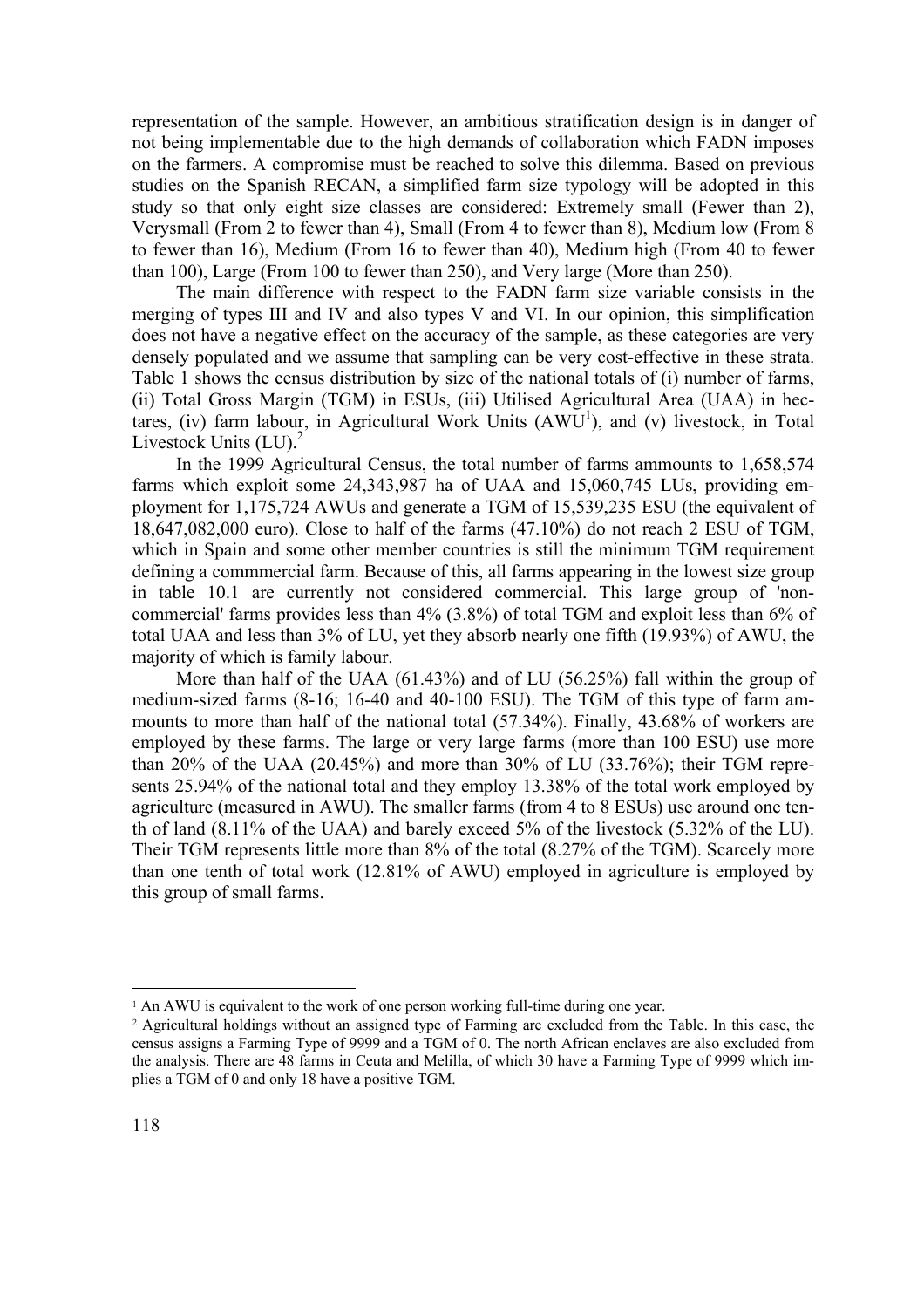# 10.2.2 Distribution of farms by regions

Table 10.2 shows the distribution of farms by Spanish Autonomous Communities according to the 1999 Spanish Agricultural Census. The three most extensive regions (Andalusia, Castilla-La Mancha and Castilla y León) are the ones which contribute the most to the total number of farms. This is, in part, due to differences in land size across regions. However, land size, number of farms, and other variables, do not always follow a simple relation. For example, Galicia, with less than 3% of national UAA, employs more than 16% of AWU despite only contributing 4% to the national TGM. Behind this lack of proporcionality lies the structure of agriculture in Galicia, characterized by a large number of small farms with an important participation of low-productivity underemployed labour.

| Region          | Farms   |               | Gross Total Margin |               | Utilised Agricultural Labour<br>Area (UAA) |               |            |               | Livestock  |               |
|-----------------|---------|---------------|--------------------|---------------|--------------------------------------------|---------------|------------|---------------|------------|---------------|
|                 | Number  | $\frac{0}{0}$ | <b>ESU</b>         | $\frac{0}{0}$ | Ha                                         | $\frac{0}{0}$ | <b>AWU</b> | $\frac{0}{0}$ | <b>TAU</b> | $\frac{0}{0}$ |
| Galicia         | 239194  | 14.42         | 622545             | 4.01          | 674071                                     | 2.77          | 191189     | 16.26         | 1460863    | 9.70          |
| Asturias        | 42117   | 2.54          | 177460             | 1.14          | 389056                                     | 1.60          | 40093      | 3.41          | 417028     | 2.77          |
| Cantabria       | 16690   | 1.01          | 100606             | 0.65          | 190362                                     | 0.78          | 16720      | 1.42          | 311072     | 2.07          |
| País Vasco      | 34294   | 2.07          | 148221             | 0.95          | 245268                                     | 1.01          | 27532      | 2.34          | 215658     | 1.43          |
| Navarra         | 23229   | 1.40          | 324285             | 2.09          | 536931                                     | 2.21          | 16300      | 1.39          | 323502     | 2.15          |
| La Rioja        | 16911   | 1.02          | 223127             | 1.44          | 151659                                     | 0.62          | 12846      | 1.09          | 113874     | 0.76          |
| Aragón          | 73724   | 4.45          | 1038839            | 6.69          | 2133391                                    | 8.76          | 45953      | 3.91          | 1706099    | 11.33         |
| Cataluña        | 73762   | 4.45          | 1110062            | 7.14          | 1016158                                    | 4.17          | 75103      | 6.39          | 2788476    | 18.51         |
| <b>Baleares</b> | 18857   | 1.14          | 124328             | 0.80          | 220335                                     | 0.91          | 12968      | 1.10          | 121721     | 0.81          |
| Castilla-León   | 156982  | 9.46          | 2009867            | 12.93         | 5304079                                    | 21.79         | 99666      | 8.48          | 2375654    | 15.77         |
| Madrid          | 14893   | 0.90          | 128437             | 0.83          | 350186                                     | 1.44          | 7993       | 0.68          | 144646     | 0.96          |
| Castilla-       |         |               |                    |               |                                            |               |            |               |            |               |
| La Mancha       | 182266  | 10.99         | 1674968            | 10.78         | 4433950                                    | 18.21         | 92095      | 7.83          | 1127163    | 7.48          |
| Comunidad       |         |               |                    |               |                                            |               |            |               |            |               |
| Valenciana      | 214367  | 12.92         | 1243210            | 8.00          | 705735                                     | 2.90          | 83992      | 7.14          | 569420     | 3.78          |
| Murcia          | 55386   | 3.34          | 766947             | 4.94          | 449483                                     | 1.85          | 53427      | 4.54          | 541641     | 3.60          |
| Extremadura     | 105796  | 6.38          | 966165             | 6.22          | 2806672                                    | 11.53         | 67856      | 5.77          | 1191396    | 7.91          |
| Andalucía       | 355638  | 21.44         | 4622126            | 29.74         | 4673890                                    | 19.20         | 284816     | 24.22         | 1557653    | 10.34         |
| Canarias        | 34468   | 2.08          | 258041             | 1.66          | 62760                                      | 0.26          | 47175      | 4.01          | 94882      | 0.63          |
| Total           | 1658574 | 100.00        | 15539235           | 100.00        | 24343987                                   | 100.00        | 1175724    | 100.00        | 15060745   | 100.00        |

*Table 10.2 Main variables by region. 1999 agricultural census* 

# 10.2.3 Type of Farming

Type of farming is defined following economic, not physical, principles. The EU has established a typology for types of farming which includes 17 principal classifications, subdivided into 50 special classes.

 For a better stratification of the Spanish agriculture, we felt it convenient to group some of the principal EU types of farms into a single class while splitting others into different classes. As a result, 18 main types of farming are analyzed. The farming types and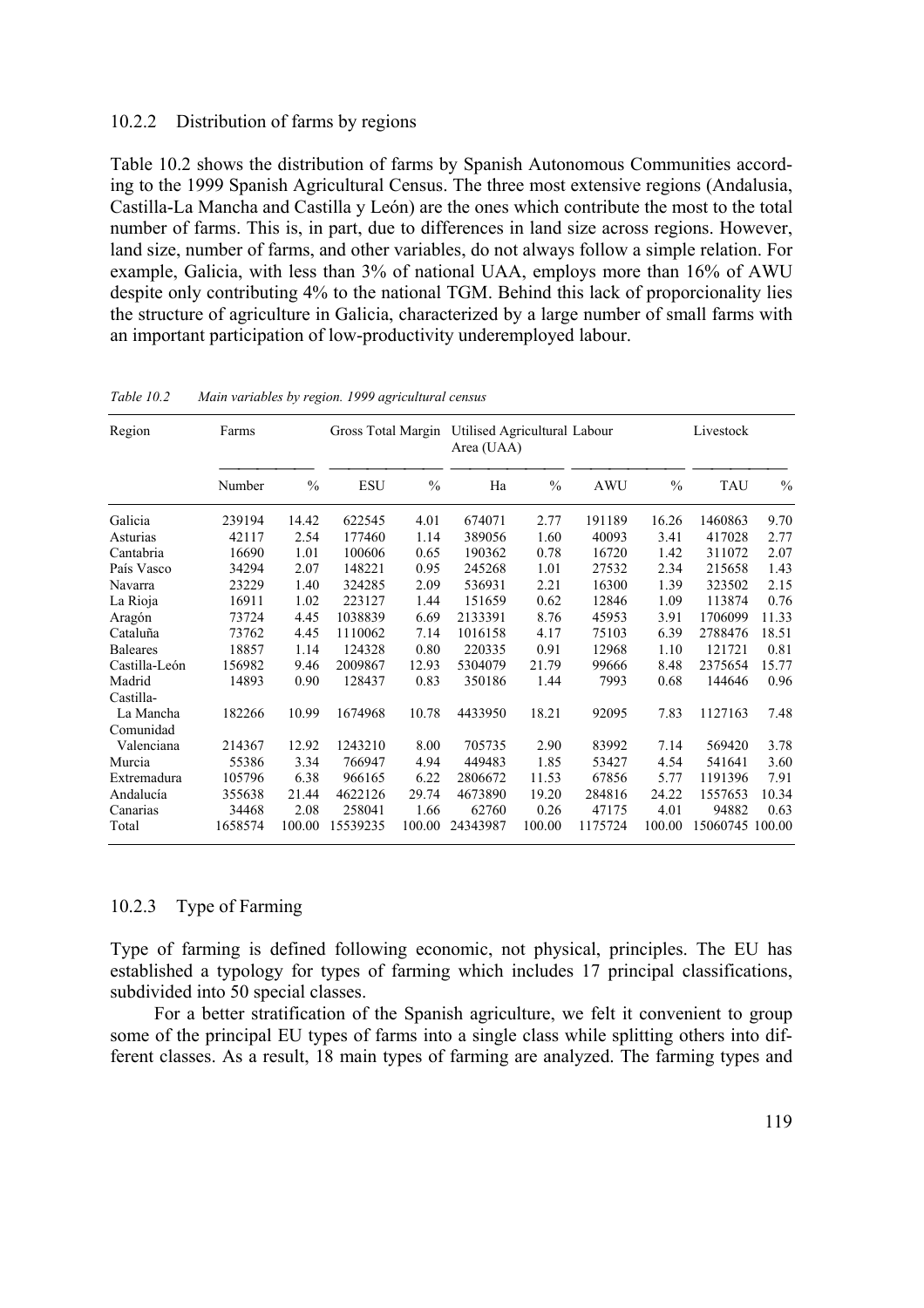their corresponding EU codes are as follows: *Specialist cereals, oilseed and protein crops* (EU codes 1310, 1320, and 1330), *General field cropping* (1410, 1420, 1430, 1441, 1442, and 1443), *Specialist horticulture (not greenhouse)* (2011, 2013, 2021, 2023, 2031, 2033, and 2034), *Specialist horticulture (greenhouse)* (2012, 2022, and 2032), *Specialist vineyards* (3110, 3120, 3130, 3141, 3142, and 3143), *Specialist fruits and citrus fruits* (3211, 2312, 3213, 3220, and 3230), *Specialist olives* (3300), *Various permanent crops combined* (3400), *Specialist dairying* (4110, and 4120), *Cattle - combined* (4210, 4220, 4310, and 4320), *Sheep and goats* (4410, and 4430), *Sheep, cattle and other grazing livestock* (4420, and 4440), *Pigs* (5011, 5012, and 5013), *Fowl* (5021, 5022, and 5023), *Specialist combined granivores* (5031, and 5032), *Mixed cropping* (6010, 6020, 6030, 6040, 6050, 6061, and

|                                                                        | <b>TOTAL</b>               |      |            |                                 |           |                          |         |                            |            |                                        |                 |                            |        |                 |                                      |                  | PERCENT OF EACH AUTONOMUS REGION OF AGGREGATE MBT BY TYPE OF FARMING |                  |          |
|------------------------------------------------------------------------|----------------------------|------|------------|---------------------------------|-----------|--------------------------|---------|----------------------------|------------|----------------------------------------|-----------------|----------------------------|--------|-----------------|--------------------------------------|------------------|----------------------------------------------------------------------|------------------|----------|
| OF<br><b>TYPE</b><br><b>FARMING</b>                                    | GTM<br>(ESU <sub>s</sub> ) | $\%$ | Galicia    | Asturias                        | Cantabria | País Vasco               | Navarra | a Rioja                    | Aragón     | Cataluña                               | <b>Baleares</b> | y León                     | Madrid | La Mancha       | Valenciana                           | Murcia           | Extremadura                                                          | Andalucía        | Canarias |
| Specialist cereals,<br>oilseed and protein 2114953 13.61 0.18<br>crops |                            |      |            | 0.00                            |           | 0.01 0.67 3.42 0.55      |         |                            | 13.01 5.23 |                                        |                 | 0.21 33.51 1.47 19.38 1.09 |        |                 |                                      | 0.57             | 5.05                                                                 | 15.64 0.01       |          |
| General field crop-<br>ping                                            | 1230144 7.92               |      | 1.52       | 0.04                            |           | 0.04 1.58 2.91 1.72      |         |                            | 4.08       | 2.13                                   |                 | 0.40 19.40 0.45 9.12       |        |                 | 0.47                                 | 2.65             |                                                                      | 14.35 38.49 0.65 |          |
| Specialist horticul-<br>ture (not<br>greenhouse)                       | 537925                     | 3.46 | 1.17       | 0.13                            |           | 0.06 0.35 1.48 1.75      |         |                            | 1.70 5.18  |                                        |                 | 1.46 2.43                  |        | 1.49 9.54       |                                      | 10.87 29.88 5.84 |                                                                      | 23.32 3.35       |          |
| Specialist horticul-<br>ture (greenhouse)                              | 564295                     | 3.63 | 1.42       | 0.25                            |           | 0.46 0.39 0.24 0.04      |         |                            | 0.19       | 2.47                                   |                 | 0.41 0.29                  |        | 0.30 0.94       | 4.05                                 | 13.73 0.35       |                                                                      | 65.47 8.99       |          |
| Specialist vineyards 625010                                            |                            | 4.02 | 1.28       | 0.00                            |           |                          |         | 0.00 2.33 5.31 14.30 4.50  |            | 10.66 0.06 5.59                        |                 |                            |        | 0.68 31.97 9.52 |                                      | 3.10             | 5.54                                                                 | 4.75             | 0.42     |
| Specialist fruits and<br>citrus fruits                                 | 1723851 11.09 0.37         |      |            | 0.30                            |           | 0.01 0.17 0.37 0.90      |         |                            | 4.99       | 9.81                                   |                 | 1.15 0.48                  |        | 0.01 0.49       |                                      | 43.23 14.31 1.00 |                                                                      | 17.34 5.08       |          |
| Specialist olives                                                      | 2256424 14.52 0.00         |      |            | 0.00                            |           | $0.00\ 0.00\ 0.04\ 0.03$ |         |                            | 0.34       | 2.17                                   |                 |                            |        |                 | $0.30\ 0.16\ 0.37\ 4.00\ 1.27\ 0.14$ |                  | 2.66                                                                 | 88.51 0.00       |          |
| Various permanent<br>crops combined                                    | 583791                     | 3.76 | 0.51       | 0.03                            |           | 0.03 0.12 2.00 2.75      |         |                            | 6.70       | 11.10 2.29 1.75                        |                 |                            |        |                 | 0.95 14.63 18.17 4.69                |                  | 7.80                                                                 | 19.50 6.99       |          |
| Specialist dairying                                                    | 649001                     | 4.18 |            | 39.82 12.20 8.43 4.81 3.15 0.36 |           |                          |         |                            | 0.68       | 5.25                                   |                 | 1.71 8.50                  |        | 1.39 2.46       | 0.74                                 | 0.77             |                                                                      |                  | 0.80     |
| Cattle - combined                                                      | 517812                     | 3.33 | 15.35 9.97 |                                 |           | 5.24 3.35 1.62 1.13      |         |                            | 4.22       | 6.34                                   |                 | 0.33 24.51 2.75 4.42       |        |                 | 0.99                                 | 0.32             | 12.08                                                                | 7.27             | 0.11     |
| Sheep and goats                                                        | 620562                     | 3.99 | 0.82 0.20  |                                 |           | 0.20 1.74 2.93 1.51      |         |                            | 6.74       | 3.64                                   |                 | 0.34 28.96 1.09 25.45 1.93 |        |                 |                                      | 2.28             | 9.18                                                                 | 11.29 1.70       |          |
| Sheep, cattle and<br>other grazing live-<br>stock                      | 325188                     | 2.09 | 4.58       | 5.96                            |           | 2.90 4.20 3.32 0.58      |         |                            | 6.80 3.26  |                                        |                 | 0.65 27.14 1.56 9.85       |        |                 | 1.60                                 | 0.73             |                                                                      | 14.33 11.93 0.60 |          |
| Pigs                                                                   | 1106373 7.12               |      | 5.37       | 0.07                            |           | 0.12 0.14 3.23 0.54      |         |                            |            | 25.06 19.57 0.53 14.92 0.36 6.24       |                 |                            |        |                 | 6.31                                 | 7.83             | 2.88                                                                 | 6.48             | 0.35     |
| Fowl                                                                   | 160729                     | 1.03 | 10.30 0.39 |                                 |           | 0.46 1.55 1.32 1.00      |         |                            |            | 10.11 24.65 0.46 11.92 1.93 13.58 7.61 |                 |                            |        |                 |                                      | 1.06             | 1.15                                                                 | 10.22 2.30       |          |
| Specialist combined<br>granivores                                      | 65975                      | 0.42 | 10.69 1.17 |                                 |           | 0.82 2.39 1.34 0.98      |         |                            | 9.60       | 35.97 0.40 6.13                        |                 |                            |        | 0.05 9.94       | 8.09                                 | 1.85             | 1.24                                                                 | 8.43             | 0.92     |
| Mixed cropping                                                         | 1175114 7.56               |      | 3.14       | 0.19                            |           | 0.02 0.35 3.67 2.17      |         |                            | 5.40       | 4.92                                   | 1.76 5.35       |                            |        | 1.34 20.66 4.19 |                                      | 3.83             | 8.66                                                                 | 32.89 1.46       |          |
| Mixed livestock                                                        | 386279                     | 2.49 | 13.08 1.85 |                                 |           | 0.09 0.77 0.77 0.41      |         |                            | 3.87       |                                        |                 | 13.15 1.92 13.16 0.21 8.51 |        |                 | 1.15                                 | 2.32             |                                                                      | 20.28 17.97 0.51 |          |
| Mixed crops and<br>livestock                                           | 895812                     | 5.76 | 4.47       | 0.71                            |           |                          |         | $0.11$ 0.73 1.35 0.49 8.22 |            | 10.44 1.40 26.65 0.56 12.33 2.82       |                 |                            |        |                 |                                      | 2.35             | 11.58 15.26 0.51                                                     |                  |          |

| Table 10.3 |  | Distribution by region and type of farming of gtm. 1999 agricultural census |
|------------|--|-----------------------------------------------------------------------------|
|            |  |                                                                             |
|            |  |                                                                             |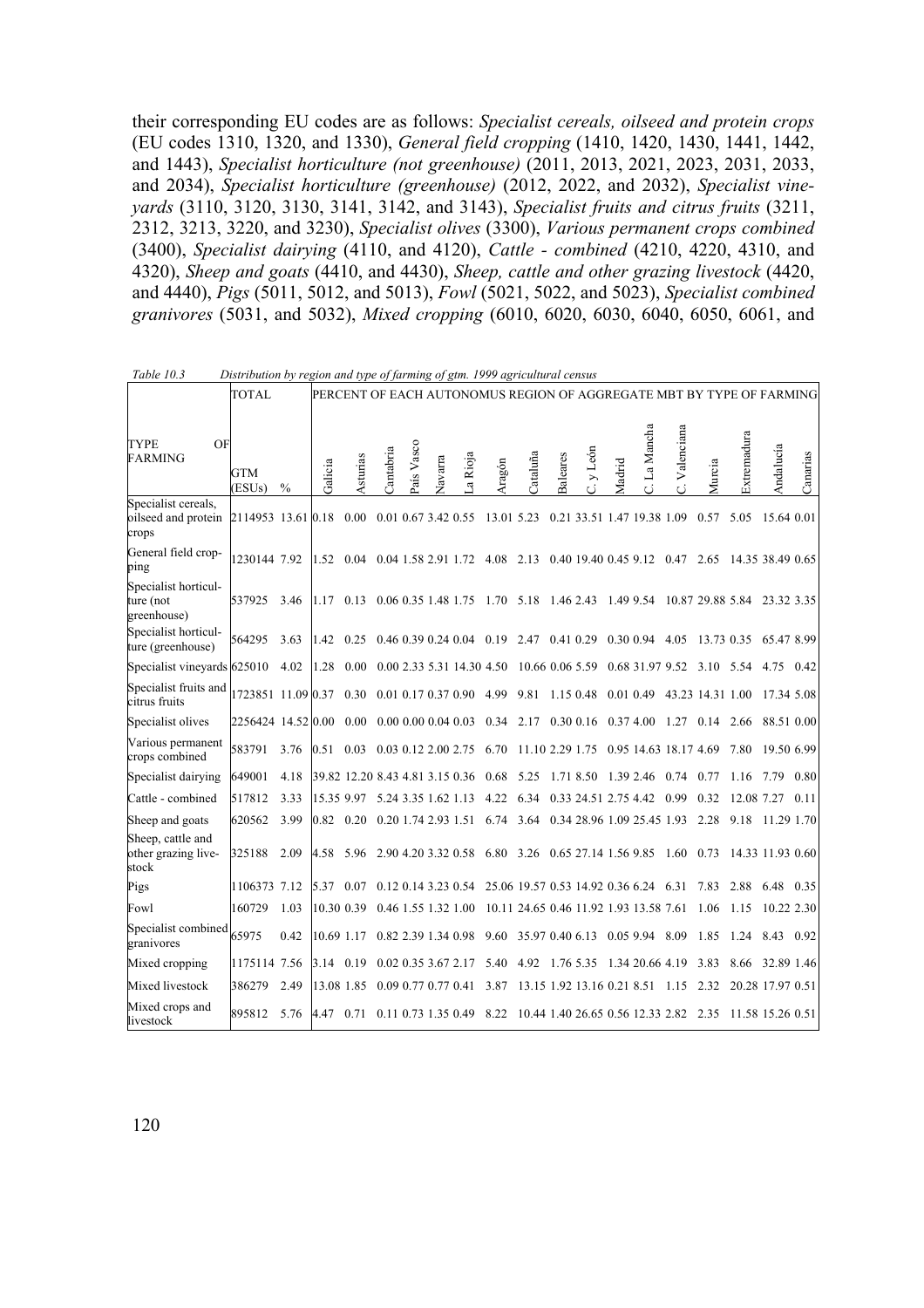6062 ), *Mixed livestock* (7110, 7120, 7210, 7220, and 7230), *and Mixed crops and livestock* (8110, 8120, 8130, 8140, 8210, 8220, 8231, and 8232).

 Table 10.3 shows the distribution of TGM by farming type in each Autonomous Region. Well known geographical specialization features can be highlighted by close scrutiny of the table: the concentration of olive trees in Andalusia, vineyards in Castilla-La Mancha, fruit and citrus in Valencia, horticulture in Andalusia, Murcia and Valencia, dairy cattle in Galicia, Asturias and Cantabria, and pigs in Castilla y León, Cataluña and Aragón. In general, regions tend to concentrate in one or two farming types: in Andalusia, for example, the highest percentage is found in olives, in Valencia and Murcia in fruits and citrus. Farming in Cataluña however, is more diversified among the defined farming types. Similar conclusions are obtained if we restrict the analysis to farms with TGM of 4 ESUs or more.

## **10.3 Sample size and sampling errors**

Sample size can either be fixed exogenously, and therefore be considered as a constant, or it can be determined depending on a target on the significance level and/or a relative sampling error. As will be shown later, due to logistical limitations, the size of the sample for the RECAN survey cannot exceed a certain number, *n*, which should therefore be considered a pre-set constant. Nonetheless, we exploit the relation between sample sizes and relative sampling errors to distribute the sample of size *n* into two sumbsamples. In turn, this partition will provide us with a flexible tool for harmonising all of the restrictions that must be kept in mind when carrying out the sampling plan for RECAN.

 For simplicity, we will develop a formula of a general nature. Consider a population of size *N*, divided into *H* cells of size *Hh* each. In this population we can take data from a statistical variable which we will call Y. *Yhi* will be the value of *Y* for the element of the population *i-th* in cell *h*. Taking a sample of the population, we can estimate a characteristic of the distribution of the variable Y in the population.

 We will concentrate on the total aggregate of variable Y across the population, **Error! Objects cannot be created from editing field codes.**. Given that the population is divided into cells, if we have a sample of size  $n$ , then we have  $n_h$  elements of the sample which pertain to the *h-th* cell. Therefore **Error! Objects cannot be created from editing field codes.**. In order to estimate  $Y_T$ , we use the weighted mean: **Error!** Objects cannot be **created from editing field codes.** where **Error! Objects cannot be created from editing field codes.** is the probability that the element of the *i-th* population of cell *h* pertains to the sample of nh units obtained in the h-th cell. If we supposed that **Error! Objects cannot be**  created from editing field codes.<sup>1</sup>, meaning that the elements of the population are selected using a simple random sampling without repositioning within cell h, then **Error!** 

<sup>&</sup>lt;sup>1</sup> As will be seen later, this quotient receives the name of elevation factor.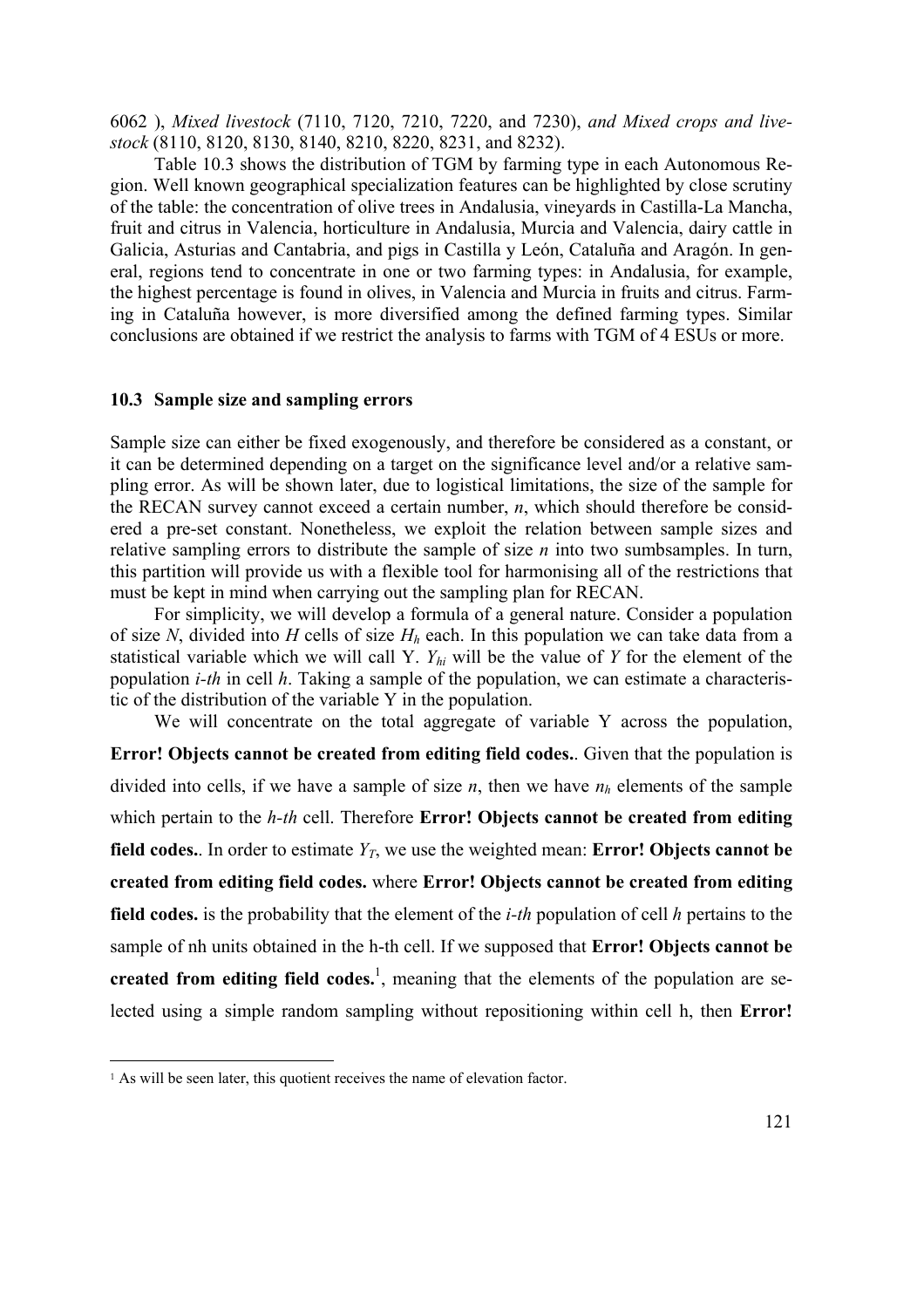**Objects cannot be created from editing field codes.** where **Error! Objects cannot be created from editing field codes.** is the average sample of Y in the *h-th* cell. **Error! Objects cannot be created from editing field codes.** is an unbiased estimator with variance equal to **Error! Objects cannot be created from editing field codes.**, where **Error! Objects cannot be created from editing field codes.** is the population quasi-variance of the variable Y in the cell *h-th*.

Our objective is to calculate the sample size so that **Error! Objects cannot be created from editing field codes.**, where *r* is the maximum admissible relative error and **Error! Objects cannot be created from editing field codes.** is the level of significance. If we suppose that **Error! Objects cannot be created from editing field codes.** follows a normal distribution or, as is the case, that the sample size is large, then we can calculate the optimal sampling size *n* based on the earlier formula for a given value of *r* and **Error! Ob-**

# **jects cannot be created from editing field codes.**.

 To see this, note that since **Error! Objects cannot be created from editing field codes.** follows a normal distribution, then **Error! Objects cannot be created from editing field codes.** follows a distribution N(0,1). Therefore **Error! Objects cannot be created from editing field codes.** and **Error! Objects cannot be created from editing field codes.**.

 As mentioned earlier, Z is a *N(0,1)*, so that if *FN(0,1) (x)* is the function of distribution of a random variable with distribution *N(0,1)*, then **Error! Objects cannot be created from editing field codes.**, which implies that **Error! Objects cannot be created from editing field codes.**. Let us define **Error! Objects cannot be created from editing field codes.** so that **Error! Objects cannot be created from editing field codes.**. Substituting **Error! Objects cannot be created from editing field codes.** for its value:

**Error! Objects cannot be created from editing field codes.**

Calling **Error! Objects cannot be created from editing field codes.**, then:

**Error! Objects cannot be created from editing field codes.**

Solving for *n* from the earlier equation, gives the desired sample size:

**Error! Objects cannot be created from editing field codes.**

 Now, if the design feature of the sample is of minimum variance then **Error! Objects cannot be created from editing field codes.**. Thus, substituting in the formula for *n*, the expression for the size of the sample simplifies to:

**Error! Objects cannot be created from editing field codes.**

Now we can customize the earlier formula for the chosen clusters:

**Error! Objects cannot be created from editing field codes.** (1) Where:

**Error! Objects cannot be created from editing field codes.** is the quantile of order **Error! Objects cannot be created from editing field codes.** in the distribution N(0,1).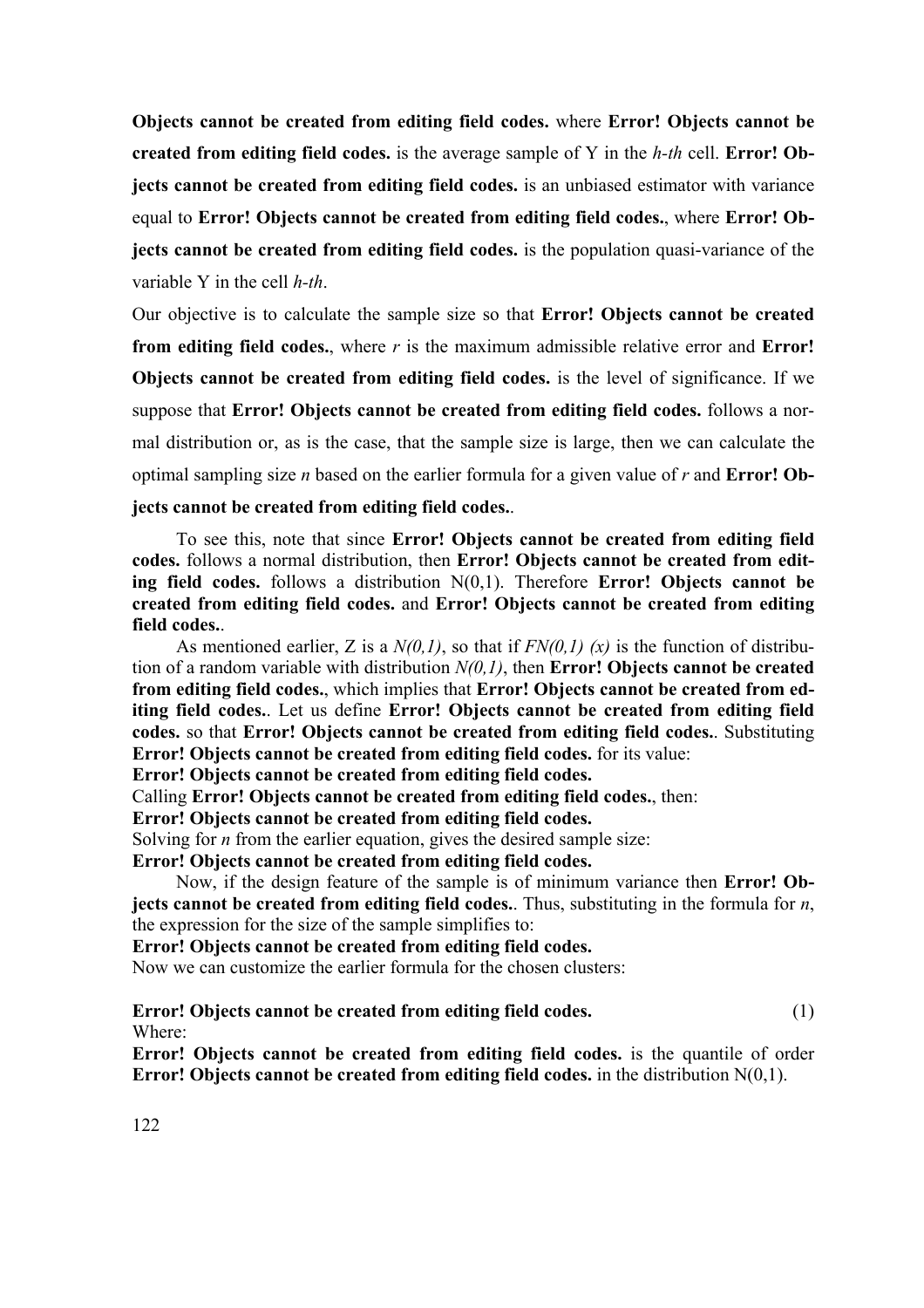$V(Y_{jhk})$  is the population quasi-variance of the variable Total Gross Margin, within the cluster defined by the size class  $k$  ( $k = 1, 2, ..., M_{ih}$ ) the farming type  $h(h = 1, 2, ..., T_i)$  within the region  $j$  ( $j = 1, 2, ..., 17$ ).

 $Y_T$  is the total population of the variable Total Gross Margin.

*r* is the maximum admissible relative error.

*Njhk* is the number of farms in the field of observation of class *k*, within the farming type *h* and belonging to region *j*.

 Equation (1) can be used to determine the approximate sample size needed to estimate the variable of reference (the national Total Gross Margin) with a fixed degree of precision. It must be born in mind that this is a valid approximation to the extent to which the sampling is random within each cell.

 With a stratified random sampling and large samples, the maximum relative error in the estimation of the total of the variable studied in region *j*, with Farming Type *h* and size class *k*, is approximated by the formula from the normal distribution:

**Error! Objects cannot be created from editing field codes.** (2) in which:

*rjhk*: denotes the maximum relative error which can be expected, with a probability **Error! Objects cannot be created from editing field codes.**, in the estimation of the total of variable Y in the cell *jhk*.

 $N_{ihk}$ : denotes the number of farms in the field of observation belonging to a region *j* ( $j = 1$ , 2, …, 17), farming type  $h(h = 1, 2, ..., T_i)$  and size class  $k (k = 1, 2, ..., M_{ih})$ .

**Error! Objects cannot be created from editing field codes.**is the sampling rate within the region *j* ( $j = 1, 2, ..., 17$ ), farming type  $h(h = 1, 2, ..., Tj)$ , and size class  $k (k = 1, 2, ...,$ *Mjh*).

*njhk*: denotes the size of the sample in cell *jhk*.

 $V(Y_{ihk})$ : denotes the population quasi-variance of the variable being studied in the cell *jhk*.

*YTjhk*: is the total of the variable being studied in the cell *jhk*.

**Error! Objects cannot be created from editing field codes.** is the quantile of the order **Error! Objects cannot be created from editing field codes.** in the distribution *N(0,1)*.

 Equation (2) is quite useful because it provides an estimator for the relative errors by stratum for a given sampling design. Since the representativeness of the sample by regions has a special relevance for sociological reasons, it is interesting to adapt Equation (2) for the case of the estimation of regional TGM. In this case, the sampling error in the region *j* is **Error! Objects cannot be created from editing field codes.**and the total for the country is **Error! Objects cannot be created from editing field codes.**where  $Y_{Tj}$  represents the total of the variable of the study in the region *j* and  $Y_T$  is the total of the variable of the study for the country as a whole.

 The above formula assumes that the estimator of interest is unbiased. This is unwarranted if some cells remain without surveyed observations. In this case, the above formula would underestimate the real relative sampling error, even in those cells for which there are data. This is relevant in our study case since, as it will be seen below, various cells will be considered irrelevant in our sampling design, imposing an additional restriction on the field of observation in the RECAN. If we are merely interested in the new field of observation, then the above formulas are still valid.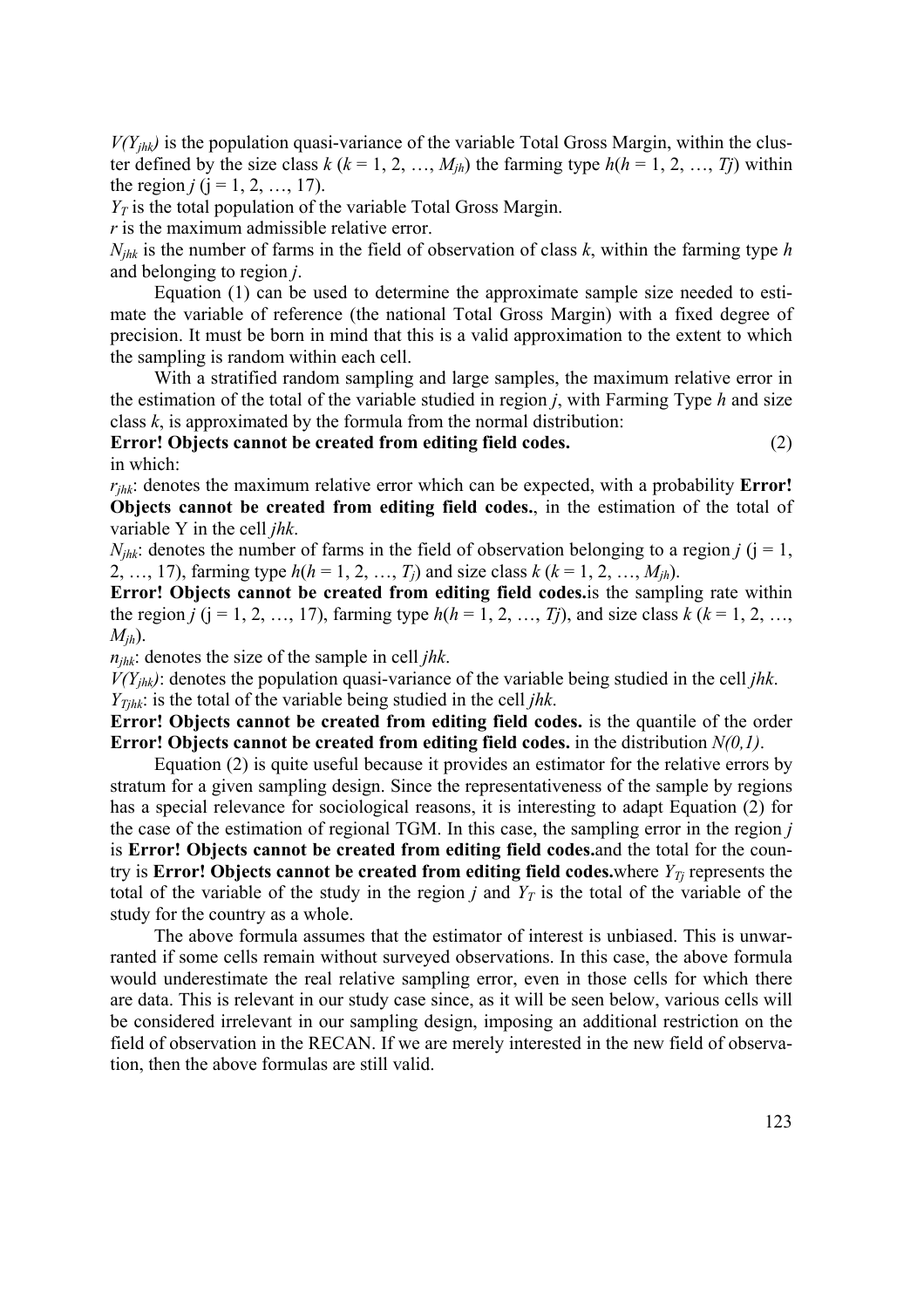However, if we are interested in the field of the RECAN before considering those cells to be irrelevant and we would like an evaluation of the discrepancy between the estimations of the RECAN and the parameter to be estimated since we considered those cells irrelevant, then it is necessary to correct for the bias in the estimator. This formula will also be valid for evaluating the real RECAN sample in case there are cells for which there are no observations.

 For simplicity, we will develop a formula of a general nature. Its application to each case of interest is straightforward. Suppose that there are *M* cells for which there are no observations in the cell and the elevation factor is therefore not defined. This implies that the estimator **Error!** Objects cannot be created from editing field codes. is biased. Let  $Y_{T1}$ be the average of the estimator of  $Y_T$  in the presence of the bias and let  $Y_{T2}$  be the aggregate of the variable in the cells for which there are no observations, then:  $Y_T = Y_{T1} + Y_{T2}$ . We are interested in knowing the relative sampling error as a function of the various groups defined by size, region, and farming type. In the case, since the average of **Error! Objects cannot be created from editing field codes.** is not  $Y_T$ , from the definition of the relative sampling error it can be shown that

# **Error! Objects cannot be created from editing field codes.** (3)

 The second term of the right-hand part of the above equation indicates the percentage of the variable of interest which lies out of reach  $(Y_{T2} = Y_T - Y_{T1})$ . This equation tells us that if there are cells with no observations in the sample, then the relative sampling error is equal to the relative error that is committed in the cells with sample plus the proportion of the variable of interest found in the cells with no sample.

# **10.4 The sampling design methodology**

In this section, the methodological choices needed to implement the sampling design and the evaluation of the actual 1999 RECAN survey are described. First, we define the field of observation of the RECAN. In particular, we propose a minimum size for a farm to be considered commercial and we also identify strata to be considered irrelevant in the sampling. Finally, we look at restrictions on the sampling plan imposed for practical purposes and set up the algorithm that aims at guaranteeing that all restrictions are fulfilled.

## 10.4.1 Minimum Farm Size

The target population of the FADN is the grouping of commercial farms in the EU of at least one hectare and/or those with less than one hectare which commercialise a specific quantity (which differs among Member States) of their production.

 In order to define commercial farms, the Commission follows directives specified in Regulation 79/65/EEC and the subsequent modifications and adopts a pragmatic approach based on the economic significance that the farm has for its owner. In particular, a farm is considered commercial when it is large enough to provide a sufficient income level to maintain the farmer and his or her family. Consequently, to be considered commercial, the farm must exceed a minimum economic size expressed in ESU. In Spain, the established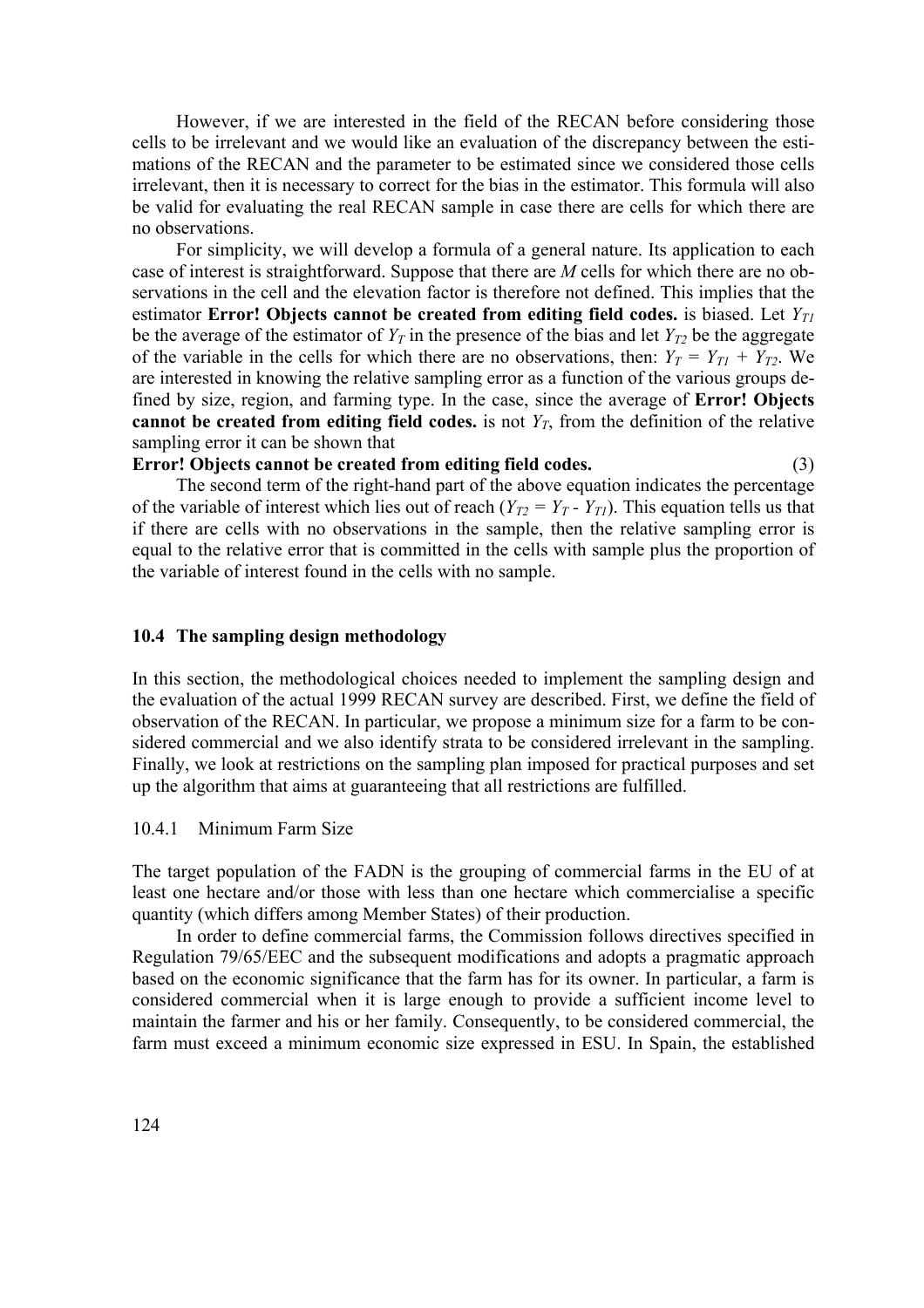limit is 2 ESU, which implies that all farms with a TGM of more than 2 ESU have been included in the target universe of the  $RECAN$ <sup>1</sup> For 1999, this limit is questionably low.

 The 1989 Spanish Agricultural Census shows that farms with fewer than 2 ESU made up 63.40% of the total, their TGM was 9.5% and the UAA was 11.4%. As far as labour and livestock items are concerned, the figures were 26.40% and 4.9% respectively. This means that in the ten years between 1989 and 1999, there has been a significant reduction in the importance of farms with fewer than 2 ESU in Spain. This structural change in the behaviour of Spanish agriculture suggests the need to revise the lower limit for economic size of a commercial farm for two reasons. First, an increase in prices in the Spanish economy has meant that the purchasing power of income from farms with fewer than 2 ESU has dropped dramatically, raising serious doubts as to whether it is realistic to suppose that farms of 2 ESU can guarantee a sufficient economic level to sustain an average Spanish family, even in rural areas. Second, general price increases in the products have affected the intertemporal comparisons of TGM. Farms which were formerly considered non-commercial in 1989 will now fall into the category of commercial farms using the new SGMs calculated from the 1995, 1996 and 1997 RECAN surveys.

 The census information reveals that the proportion of farms with fewer than 4 ESU in 1999 (62.14%) is very similar to the proportion of farms with less than 2 ESU in 1989 (63.4%). As far as the TGM is concerned, the corresponding figure for farms with fewer than 4 ESU in 1999 is 8.46% whilst the figure for farms with less than 2 ESU in 1989 is 9.5%. For the UAA, the comparison would be 10.01% compared with 11.4%. In the case of AWU and LU, the figures are 29.43% compared to 26.2 and 4.67% compared to 4.9% respectively.

 In the 1999 Agricultural Census, accountancy data was collected from 1,658,574 farms.<sup>2</sup> A lower limit of economic size of 2 ESU of TGM would exclude 781,131 farms and the RECAN universe would consist of 877,443 farms with a TGM of fewer than 2 ESU. The sample size of the 1999 RECAN was  $8,233$  farms<sup>3</sup> of which 25 had a TGM strictly inferior to 2 ESU and, hence, only 8,208 farms would be considered commercial. This figure implies an average weight in the 1999 RECAN sampling of 106.9.

 If the lower limit of the TGM for a commercial farm is 4 ESU, the 1999 RECAN universe would include only 628,001 farms. The 1999 RECAN survey has 8,080 farms with 4 or more ESU, which would imply an average sampling weight of  $77.72<sup>4</sup>$ . This new

<sup>&</sup>lt;sup>1</sup> This threshold varies greately across countries: Holland has established its limit at 16 whilst in Belgium is 12 ESUs. Austria, Denmark, Finland, France, Germany, Luxembourg, Sweden, and the UK (except N. Ireland) have all set the limit at 8 ESUs. Northern Ireland has the limit at 4 and Greece, Ireland, Italy and Spain at 2. Finally, Portugal has the limit at 1.

<sup>&</sup>lt;sup>2</sup> Farms without a Farming Type (code 9999 in the Farm Return) and farms in Ceuta and Melilla were excluded.

<sup>&</sup>lt;sup>3</sup> This quantity compares favourably to sample sizes from many other Member States. The average number of observations in the FADN sample over the last few years in Belgium has been 1,196 observations, in Denmark 2,117, in Germany 5,827, in Greece 4,834, in France 7,568, in Ireland 1,202, in Italy 16,235, in Luxembourg 278, in Holland 1,516, in Austria 2,085, in Portugal 2,932, in Finland 1,007, in Sweden 827 and in the United Kingdom 3,648.

<sup>&</sup>lt;sup>4</sup> The average weight of a farm in the FADN sample in Belgium over the last few years has been 37, in Denmark 25, Germany 50, Greece 100, France 54, Ireland 106, Finland 48, Sweden 49 and in the United Kingdom 37. Note how, in general, the more restricted the definition of a business is, the lower its average weight tends to be in each observation.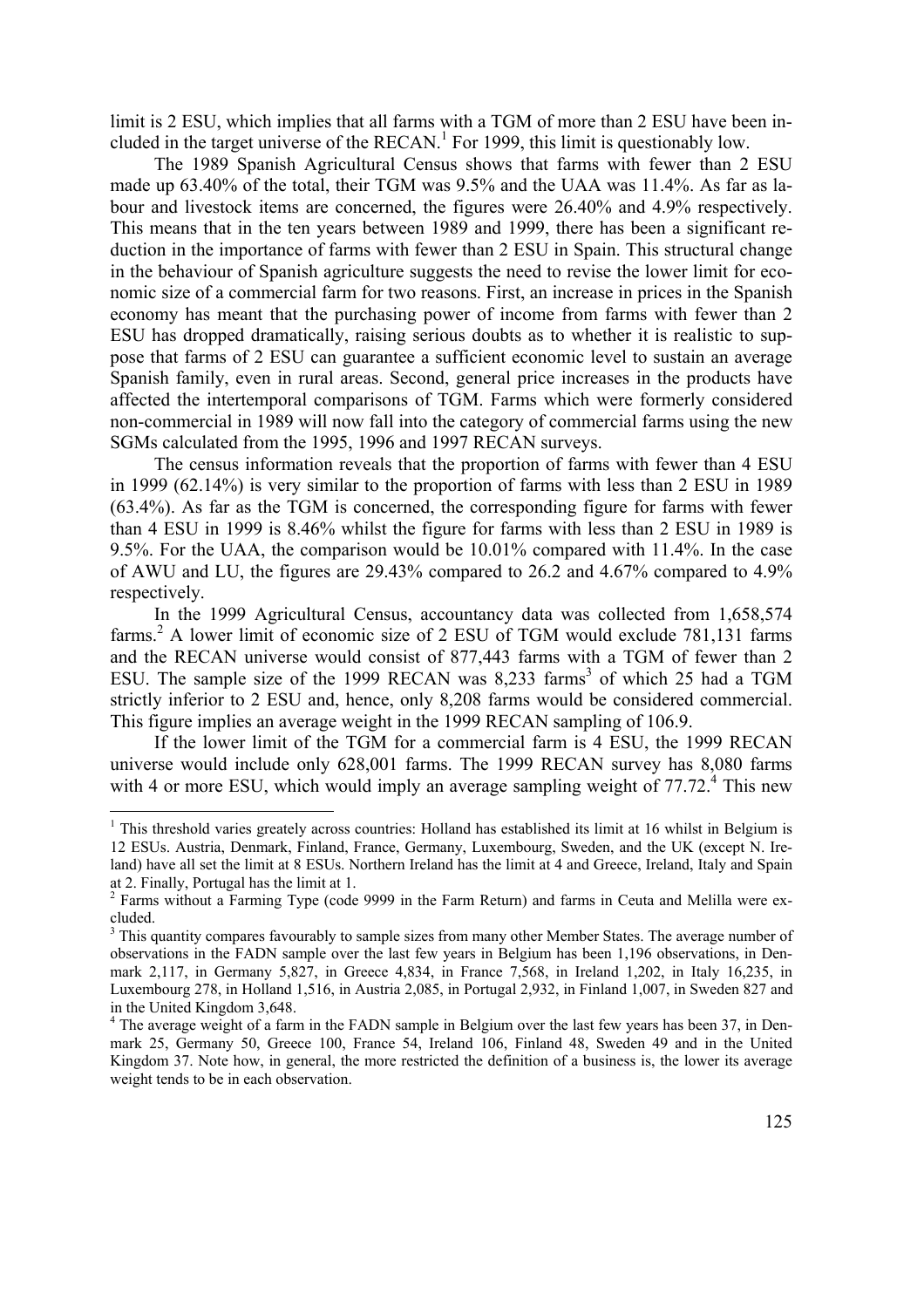lower limit leads us to a new definition of a commercial farm. As shown in table 10.1, the 628,001 farms with more than 4 ESU of TGM contribute more than 89% to the national TGM, to national UAA and to LU, and nearly employ 70% of AWU.<sup>1</sup>

 For these reasons, and with the previously mentioned goal to reduce the number of cells under consideration and, thus, handling the management of the sample without harming its representativeness, we restrict the field of observation by subtracting from the 1,658,574 farms in the Census those without a farming type and farms whose TGM is less than 4 ESU.

 In this way, the target universe is made up of 628,001 farms with more than 4 ESU of TGM according to the 1999 Agricultural Census. Although the proportion of farms with fewer than 4 ESU is very high in all regions (with values ranging from 44.62% in Cataluña to an astonishing 84.38% in Galicia), this class of farm contributes little to regional TGM and employs a small proportion of the available resources, with the exception perhaps, of Galicia, where it accounts for 25.7% of TGM.

#### 10.4.2 Irrelevant cells

In order to define the field of observation, it is also necessary to identify cells considered to be irrelevant for the purpose of the survey. We proceed following previous studies and practices in the RECAN design and assume a farming type to be irrelevant in a region if its TGM represents less than 1% of the regional TGM. All of the cells which fulfill this condition are outside the field of observation of the RECAN. Following this criterion, the farming types considered irrelevant by region are presented in figure 10.1.

 It is important to point out that the exclusion of irrelevant farms from the sample does not substantially alter the coverage rate of this group's commmercial farms.

 Finally, table 10.4 shows the number of cells by Autonomous Region and the number of observations in each cluster that fulfil the three following conditions: (a) each observation represents one commercial farm, i.e. a farm with TGM in excess of 4 ESU; (b) all cells are relevant, i.e. they represent farming types which contribute to regional TGM in excess of 1 percent; and (c) cells for which the 1999 Agricultural Census does not record any farm are also excluded. To sum up, the proposed 1999 RECAN universe is formed by 612,921 farms distributed across 1,195 strata or cells.

<sup>1</sup> Of course, the proportion is lower if we consider salaried labour since it is concentrated in farms with greater economic size.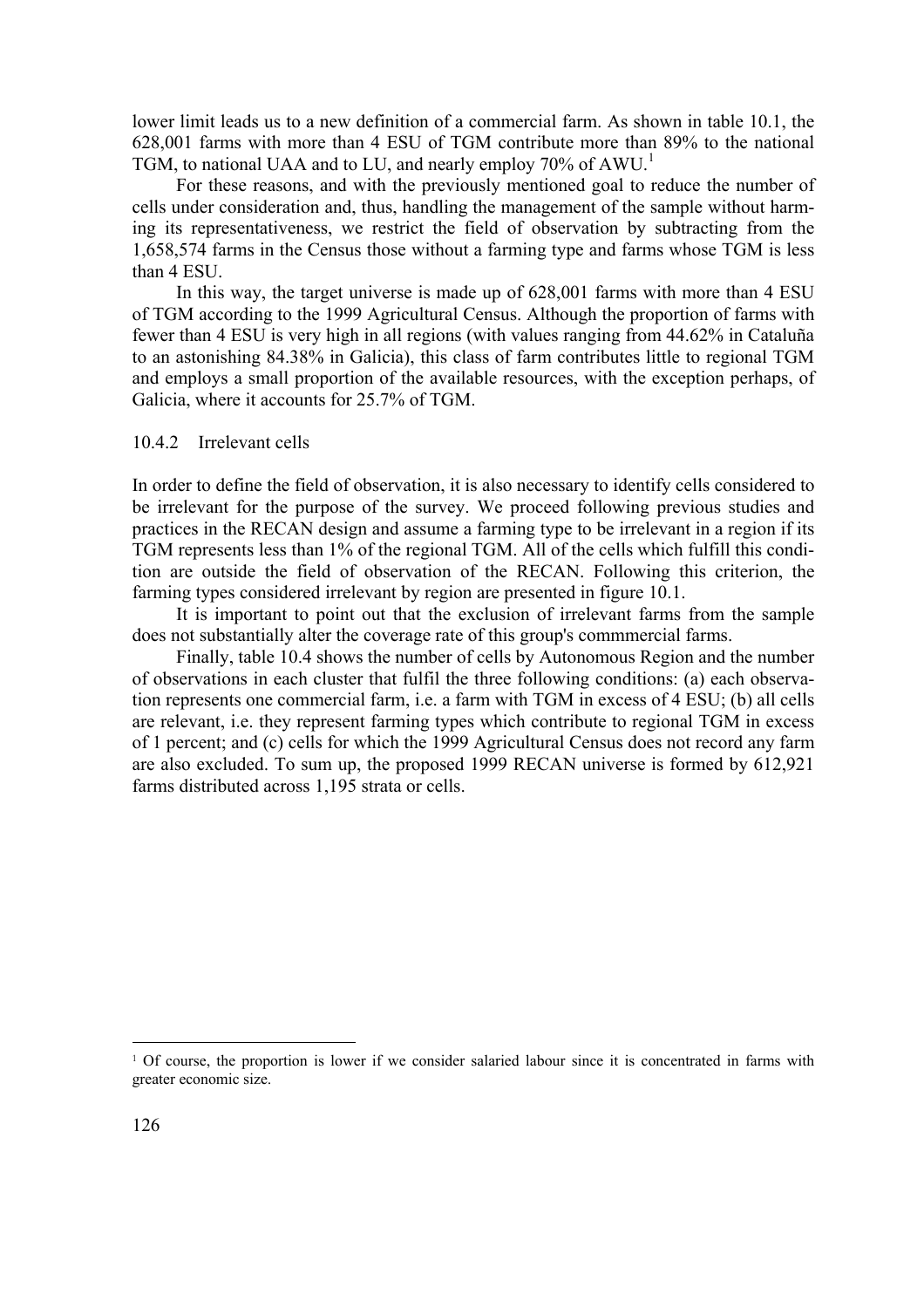| Region                | Farming Types exclude as irrelevant                                                                                                                                                                                                                                                                      |
|-----------------------|----------------------------------------------------------------------------------------------------------------------------------------------------------------------------------------------------------------------------------------------------------------------------------------------------------|
| Galicia               | Cereals, oilseed and protein crops (except rice); Horticulture (except greenhouse);<br>Horticulture in greenhouse; Vineyards; Fruit and Citrus; Olives; Various perma-<br>nent crops combined; Sheep and Goats; Mixed cropping                                                                           |
| Asturias              | Cereals, oilseed and protein crops; Various crops combined; Horticulture (except<br>greenhouse); Horticulture in greenhouse; Vineyards; Fruit and Citrus; Olives;<br>Various permanent crops combined; Sheep and Goats; Pigs; Fowl; Various<br>granivores combined; Mixed cropping                       |
| Cantabria             | Cereals, oilseed and protein crops; Various crops combined; Horticulture (except<br>greenhouse); Horticulture in greenhouse; Vineyards; Fruit and Citrus; Olives;<br>Various permanent crops combined; Sheep and Goats; Fowl; Various granivores<br>combined; Mixed livestock; Mixed crops and livestock |
| <b>Basque Country</b> | Horticulture (except greenhouse); Various permanent crops combined; Mixed live-<br>stock                                                                                                                                                                                                                 |
| Navarra               | Horticulture in greenhouse; Olives; Fowl; Various granivores combined; Mixed<br>livestock                                                                                                                                                                                                                |
| La Rioja              | Horticulture in greenhouse; Olives; Sheep and Cattle + various grazing livestock;<br>Fowl; Various granivores combined; Mixed livestock                                                                                                                                                                  |
| Aragon                | Horticulture (except greenhouse); Horticulture in greenhouse; Olives; Dairy cattle;<br>Various granivores combined                                                                                                                                                                                       |
| Cataluña              | Sheep and Cattle + various grazing livestock                                                                                                                                                                                                                                                             |
| <b>Baleares</b>       | Vineyards; Fowl; Various granivores combined                                                                                                                                                                                                                                                             |
| Castilla y León       | Various granivores combined; Horticulture in greenhouse; Fruit and Citrus; Olives;<br>Various permanent crops combined; Fowl; Various granivores combined                                                                                                                                                |
| Madrid                | Fruits and Citrus; Various granivores combined; Mixed livestock                                                                                                                                                                                                                                          |
| Castilla - La Mancha  | Horticulture in greenhouse; Fruit and Citrus; Various granivores combined                                                                                                                                                                                                                                |
| Valencia              | Various crops combined; Dairy cattle; Beef and mixed cattle; Sheep and Cattle +<br>various grazing livestock; Various granivores combined; Mixed livestock                                                                                                                                               |
| Murcia                | Olives; Dairy cattle; Beef and mixed cattle; Sheep and Cattle + various grazing<br>livestock; Fowl; Various granivores combined                                                                                                                                                                          |
| Extremadura           | Horticulture in greenhouse; Dairy cattle; Fowl; Various granivores combined                                                                                                                                                                                                                              |
| Andalusia             | Vineyards; Beef and mixed cattle; Sheep and Cattle + various grazing livestock;<br>Various granivores combined                                                                                                                                                                                           |
| Canarias              | Cereals, oilseed and protein crops; Vineyards; Olives; Beef and mixed cattle;<br>Sheep and Cattle + various grazing livestock; Various granivores combined; Mixed<br>livestock                                                                                                                           |

*Figure 10.1 Irrelevant farming types by autonomous region*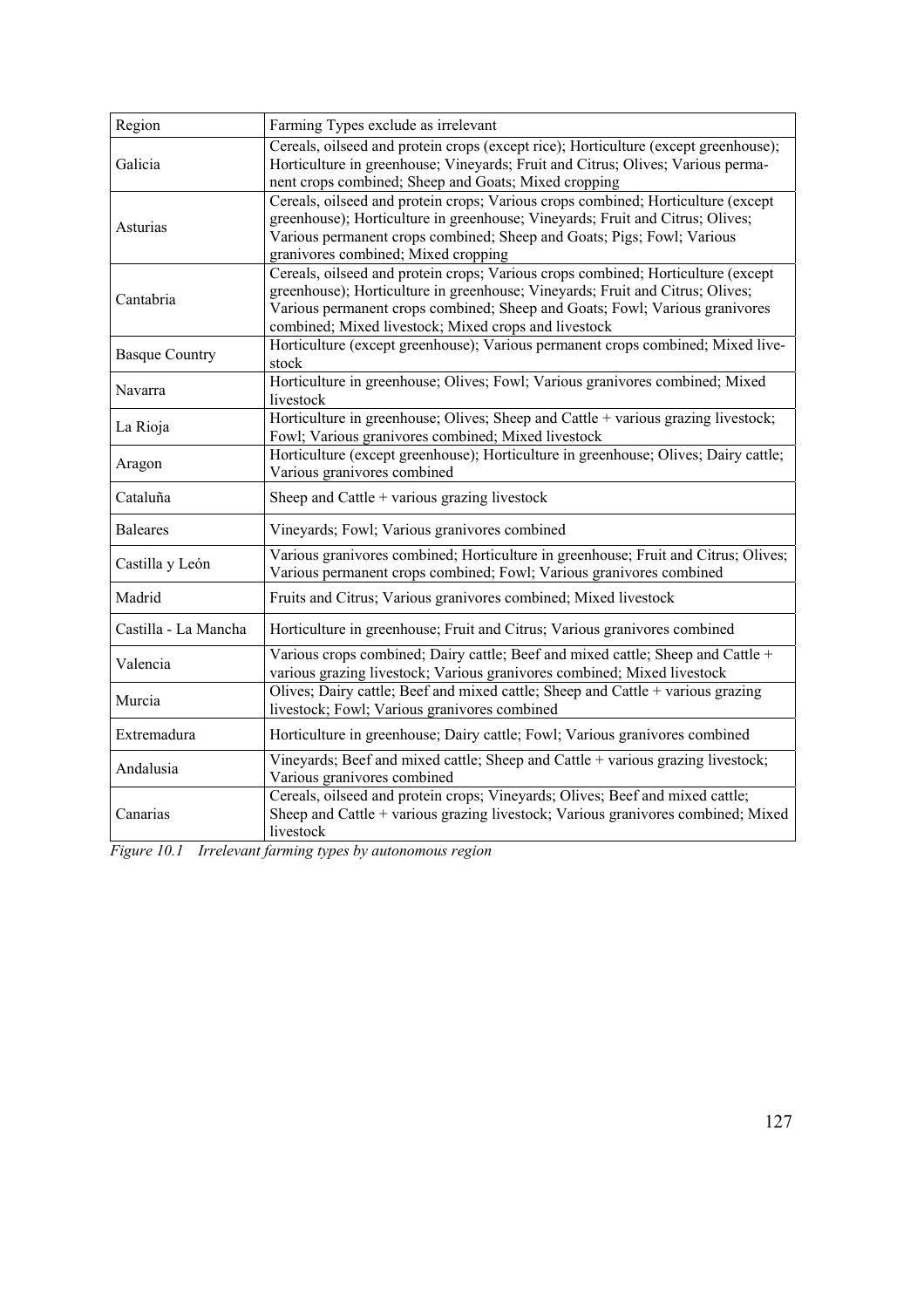| Region             | Number of Cells | Number of Farms<br>in 1999 Census |  |  |
|--------------------|-----------------|-----------------------------------|--|--|
| Galicia            | 53              | 35,546                            |  |  |
| Asturias           | 31              | 11,987                            |  |  |
| Cantabria          | 28              | 6,328                             |  |  |
| País Vasco         | 73              | 7,161                             |  |  |
| Navarra            | 75              | 11,650                            |  |  |
| Rioja              | 69              | 8,981                             |  |  |
| Aragón             | 78              | 37,403                            |  |  |
| Cataluña           | 101             | 40,475                            |  |  |
| <b>Baleares</b>    | 82              | 5,428                             |  |  |
| Castilla-León      | 65              | 76,115                            |  |  |
| Madrid             | 85              | 5,074                             |  |  |
| Castilla-La Mancha | 90              | 65,801                            |  |  |
| Valencia           | 70              | 64,262                            |  |  |
| Murcia             | 71              | 19,727                            |  |  |
| Extremadura        | 84              | 33,252                            |  |  |
| Andalucía          | 78              | 174,152                           |  |  |
| Canarias           | 62              | 9,579                             |  |  |
| Total              | 1,195           | 612,921                           |  |  |

*Table 10.4 Number of cells in the proposed 1999 sampling universe by autonomous region* 

#### 10.4.3 Restrictions in the sampling design

Given the sample size and one method for assigning a quota to each cell, it is straightforward to compute an *unrestricted* sampling design. In practice, this design will not be fully implementable for a variety of reasons which we discuss below. However, an implementable sampling design can be obtained after imposing several restrictions to the design process. We propose an iterative algorithm which has two stages at any given step. In the first stage, we obtain *unrestricted* quotas for each cell. In a second stage, we obtain *restricted* quotas by sequentially imposing a pre-set number of restrictions/conditions that our design should follow.

 Looking for a compromise between the best sampling design and its implementability, a number of restrictions have been considered. These restrictions are based on experience obtained through data collection in earlier editions of the RECAN, impositions from the EU to ensure quality of the data, and budgetary constraints. The first restriction to consider is that the sample size is bounded due to budget considerations.

# *Restriction 1*

The total number of farms in the sample must be less than or equal to 9,500.

 The experience of earlier editions of the RECAN indicates that farms of a large economic size are difficult to sample. Accountancy agencies have, over the years, been unable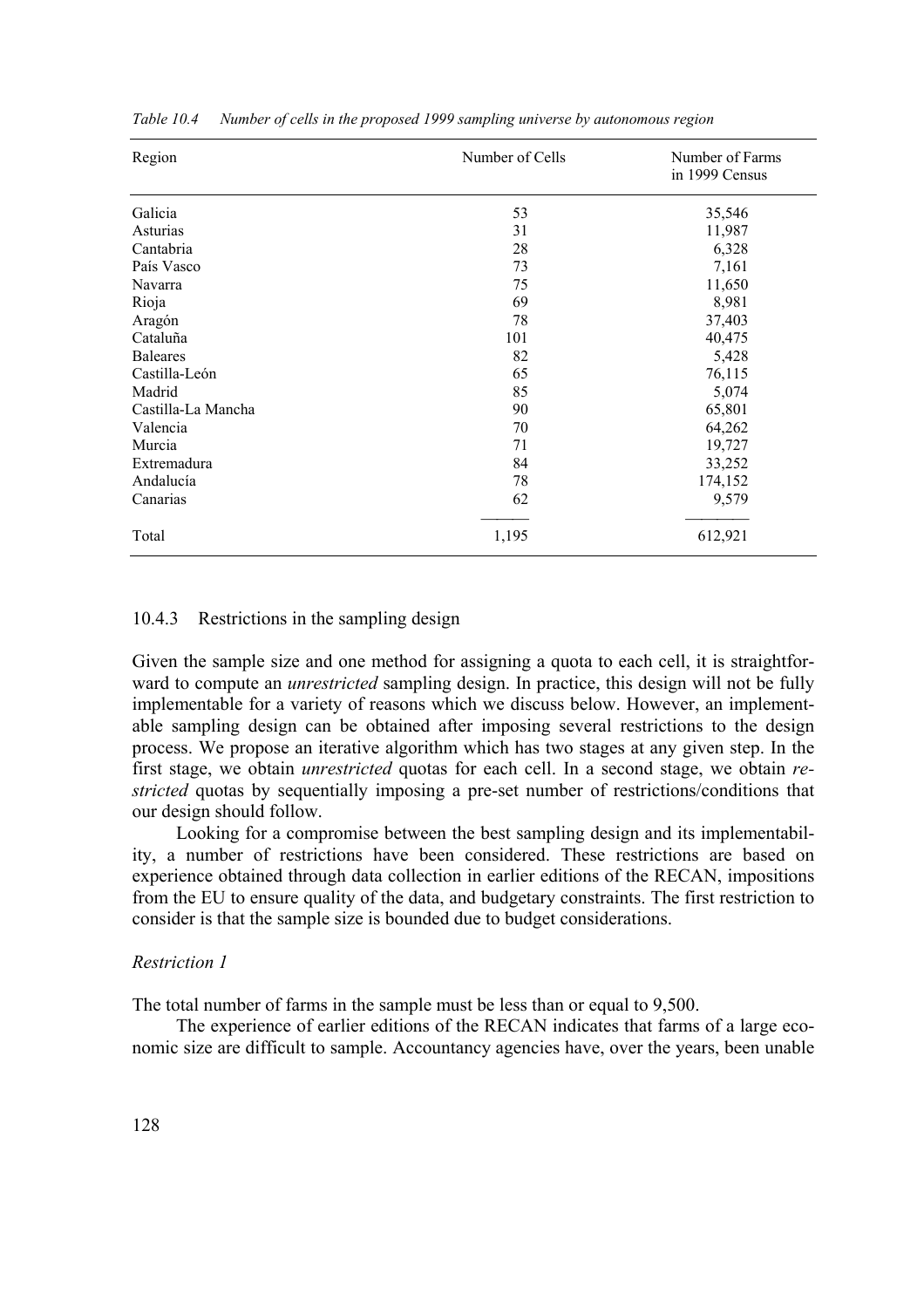to obtain collaboration for many large size farms. The year under study, 1999, was no exception. This situation leads us to propose the following.

## *Restriction 2*

The number of farms in the RECAN sampling plan with more than 250 ESU must be fewer than or equal to 350.

 In order to ensure the quality of estimations, the FADN requires that the elevation factor of the farms should not be greater than 500.

# *Restriction 3*

The ratio between the number of existing farms and the number of farms in the RECAN sample must be less than or equal to 500 in each stratum.

 In previous RECAN sampling designs, two additional restrictions had been included ex-post: (i) the minimum number of farms in a cell is set to 5, and (ii) the maximum number of farms in a cell has to be 50. The minimum of 5 was chosen in order to ensure a representative minimum for all cells being considered whilst the choice of 50 as upper limit was taken on the assumption that a greater sample size would not improve significantly the precision of the estimations but could increase the cost of the survey. These restrictions are not without serious problems. First, in a significant number of cases there are less than five farms in a cell. Then, the design would imply to sample farms in excess of all existing farms in the cell, so that the sampling quota would be over 100%. Second, the maximum bound does not prevent this problem to appear also in large cells so that it is perfectly possible to have less existing farms than those assigned in the design and still satisfy the upper boundary. An obvious solution to these problems is to impose the following restriction in the design.

## *Restriction 4*

The number of farms in the RECAN sample must always be smaller or equal to the number of existing farms.

 However, the limits of 5 and 50 still imply a practical problem as they are incompatible with Restriction 2. To see this, consider that there is a total of 77 relevant cells with strictly fewer than 5 existing farms and with more than 250 ESU, which add up to a total of 169 existing and, thus, assigned farms. On the other hand, there are 89 cells with 5 or more existing farms with more than 250 ESU. If there must be a minimum of 5 farms in the sampling plan in each cell, then we have, at least, a total of  $5 \times 89 = 445$  farms for this group. This means a total of 614 farms to be surveyed, a number which violates Restriction 2.

 A direct solution consists of relaxing the lower limit, at least for farms of more than 250 ESU. According to this, it is straightforward to compute the number of farms in the sample with more than 250 ESU if the minimum number of farms by cell is lowered successively to: 4, 3, 2, or 1. If we set 4 as a lower bound:  $105 + 4105 = 525$ . If 3 is the lower bound:  $72 + 3$  116 = 420. If it is 2:  $28 + 2$  138 = 304. Finally, with 1, we have 28.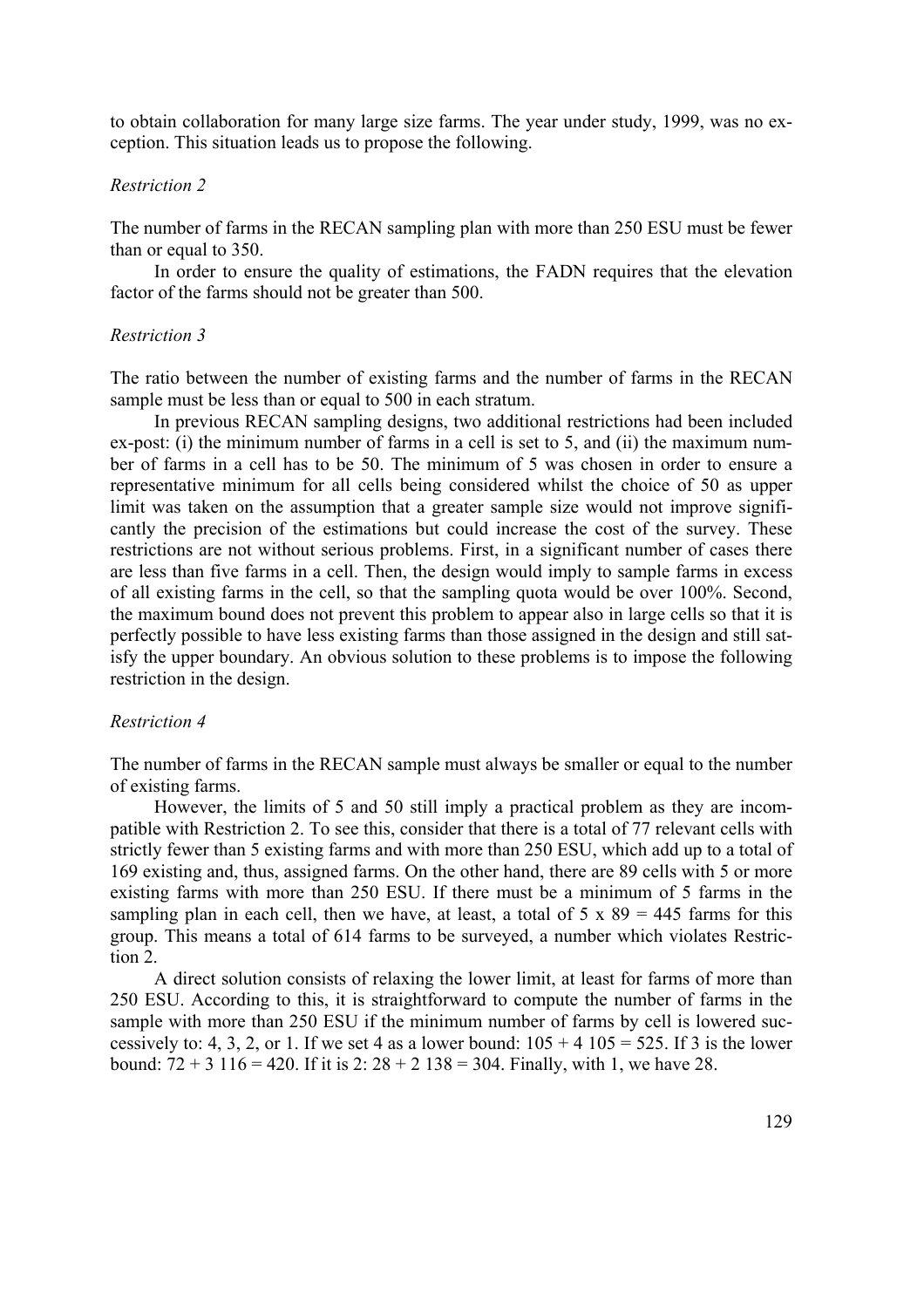It turns out that Restriction 2 is only compatible with a minimum number of 2 or 1. For the sake of improving accuracy at the lowest cost, we set the minimum number to 2 and extend it to those cells in which there are farms with fewer than 250 ESU to avoid a bias in the representativeness of the cells with assigned numbers between 2 and 5. Then, the last restriction becomes.

# *Restriction 5*

The number of farms in a cell must belong to the interval:  $\lceil \min\{2, \text{existing farms}\}, \min\{50, \text{existing farms}\}\rceil$ .

 Therefore, restrictions 1 to 5 are applied to the *unrestricted* design in the following section to develop the RECAN sampling plan.

10.4.4 Choice of quota assignment method

Several methods can be used to assign a quota to each cell or stratum. Amongst them, we will consider the following two: the minimum variance method and the proportional method. The first one identifies the assignment which minimizes the variance of the target estimation, in our case, national TGM. In general, if the objective of the RECAN were to estimate the aggregate TGM only, the method of minimum variance would be the 'ideal' method. Although the estimation of the aggregate TGM is an important goal, the RECAN survey also pursues other goals. For example, RECAN gives detailed information on labour requirements at farm level. As productivity differs widely between farms of different size, it seems that a minimum variance method based on national TGM will underemphasize the need to sample strata with low production levels and large labour requirements.

 It is theoretically possible to propose an assignment method which minimizes the variance of, for example, a linear combination between TGM and AWU. However, in practice, this strategy will always reduce to an *ad-hoc* proposal of a trade off between the variance of TGM and the variance of AWU. These *ad-hoc* choices can become even more controversial if we are willing to consider more than two variables, as it is the case for the RECAN survey.

 The proportional method assigns quotas such that the ratio between the number of farms in the sample and the number of farms in the population is approximately constant. This is, therefore, an extremely straightforward method that does not require ad-hoc assumptions on the objectives of the survey. In fact, the proportional method may prove very effective if the variables of interest, no matter which ones and how many, show little variance across cells. However, it becomes less and less reliable if the dispersion of variance across cells is very important. In particular, if variance changes according to size, so that large farms have less variance in, say farm TGM, the proportional method will tend to overemphasize sampling in precisely those strata for which RECAN has traditionally been less successful: the very large farms.

 For these reasons, we propose an intermediate simple solution which consists of assigning, for each cell, the average between the minimal variance quota and the proportional quota.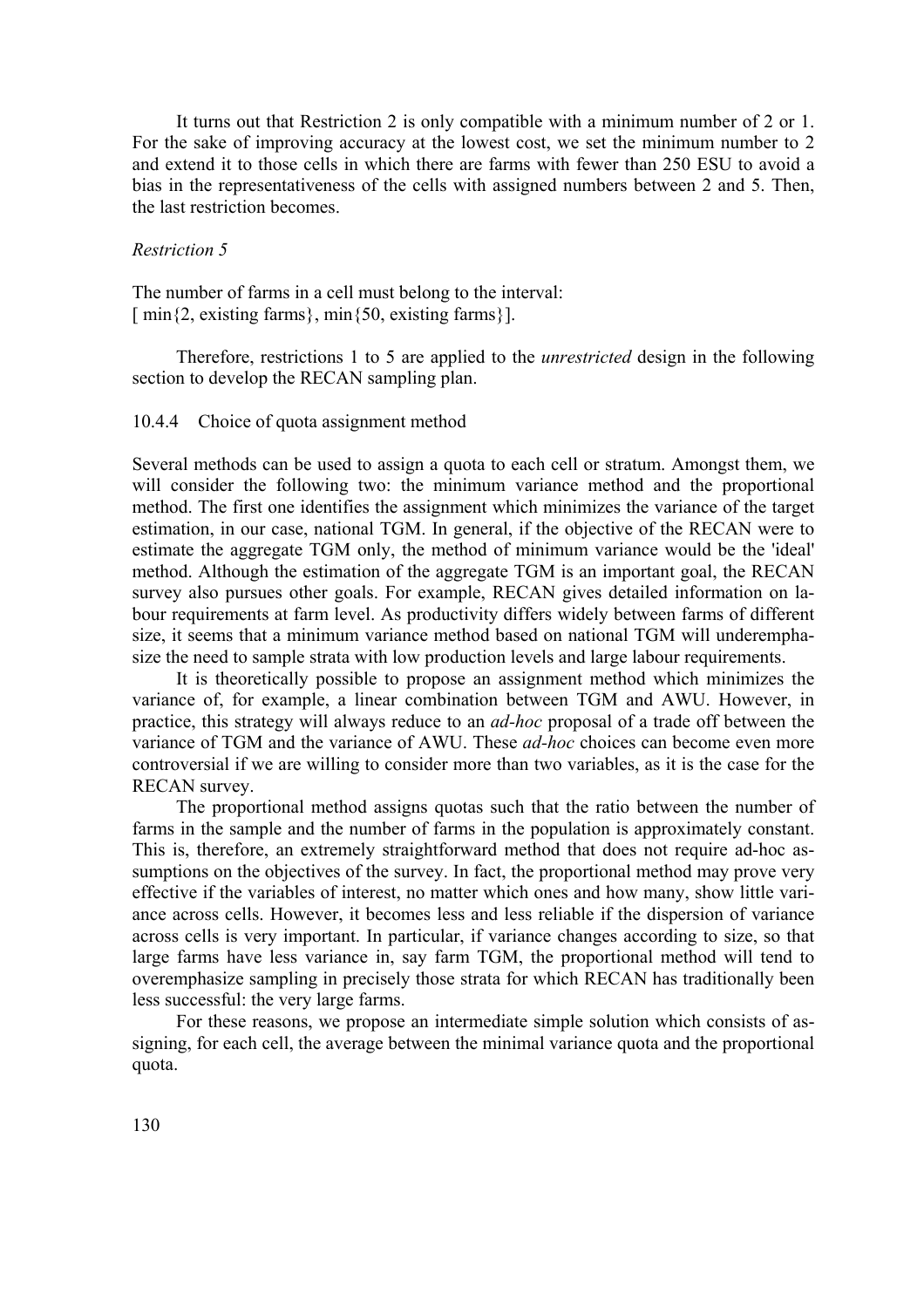## 10.4.5 The algorithm for quota calculations

It is possible to compute *unrestricted* assigned quotas using both the minimum variance method and the proportional method. An *unrestricted* average method would simply consist of the average between the previously computed two assignments in each cell using the 1999 Agricultural Census data. This procedure, however, does not satisfy restrictions 1-5 and the result is, therefore, not satisfactory.

 An ideal way to ensure that restrictions 1-5 are met would be to find the assignment that minimizes the variance of the estimator of the aggregated TGM, subject to restrictions 1-5. This strategy is not implementable as it implies a complex nonlinear problem with an enormous number of variables (one for each defined cell). Furthermore, it does not solve the above-mentioned problem of compromising amongst multiple objectives. For this reason, a different strategic line will be followed so that the sampling plan closely verifies restrictions 1 to 5 and the average method is implemented.

 First, the RECAN target population is divided into two subpopulations: farms with strictly fewer than 250 ESU and farms greater than or equal to 250 ESU. These populations shall be referred to as SP1 and SP2, respectively. At this stage, the total sample size is 9,500.

 We start by setting a significance level and a relative sampling error for each subpopulation. The level of significance and the sampling error depend on the sample size of the two subpopulations as shown in Equation (1). Thus, we can minimize the admissible relative error subject to restrictions 1 and 2 by choosing a partition of the total sample into the two subpopulations.

 Once we have obtained the sample size for SP1 and SP2, we calculate the quotas following the minimum variance and proportional methodology and, using those results we obtain the initial quota using the averaging method.

 Of course, restrictions 1 and 2 are already met but restrictions 3, 4 and 5 are not. Given a set of assigned quotas, we are going to implement at any step of the algorithm a sequential testing procedure which gives predominance to restriction 5. We start by checking whether the quota is lower than two. If this is case, we set the quota to 2. If it is not, then we keep the quota unchanged. Then we see whether the quota is smaller than the number of existing farms. In the positive case, we leave the quota unchanged. If the answer is negative, then we set the quota equal to  $\frac{1}{4}$  of the number of existing farms. Finally, we check whether the quota is smaller or equal to 50. If this is the case, we leave it unchanged. In the opposite case, we fix it to 50. The final quota assigned is the resulting quota rounded off to cero decimal digits.

We check whether restrictions 1, 2, 4, and 5 are met. If that is case, the algorithm is finished. Otherwise, we must first ensure that restrictions 1 and 2 are met. When they are not met, we recalculate the sample size of the two populations by using a search grid and marginally changing the different relative sampling errors. In general, the relative sampling errors vary inversely with the size of the sample. Thus we choose the smallest increase or decrease in the relative sampling error so that restrictions 1 and 2 are met in the new partition.

 Once we have this new partition, we can procede with the algorithm. Although it is not possible to establish convergence, a fundamental advantage of the proposed algorithm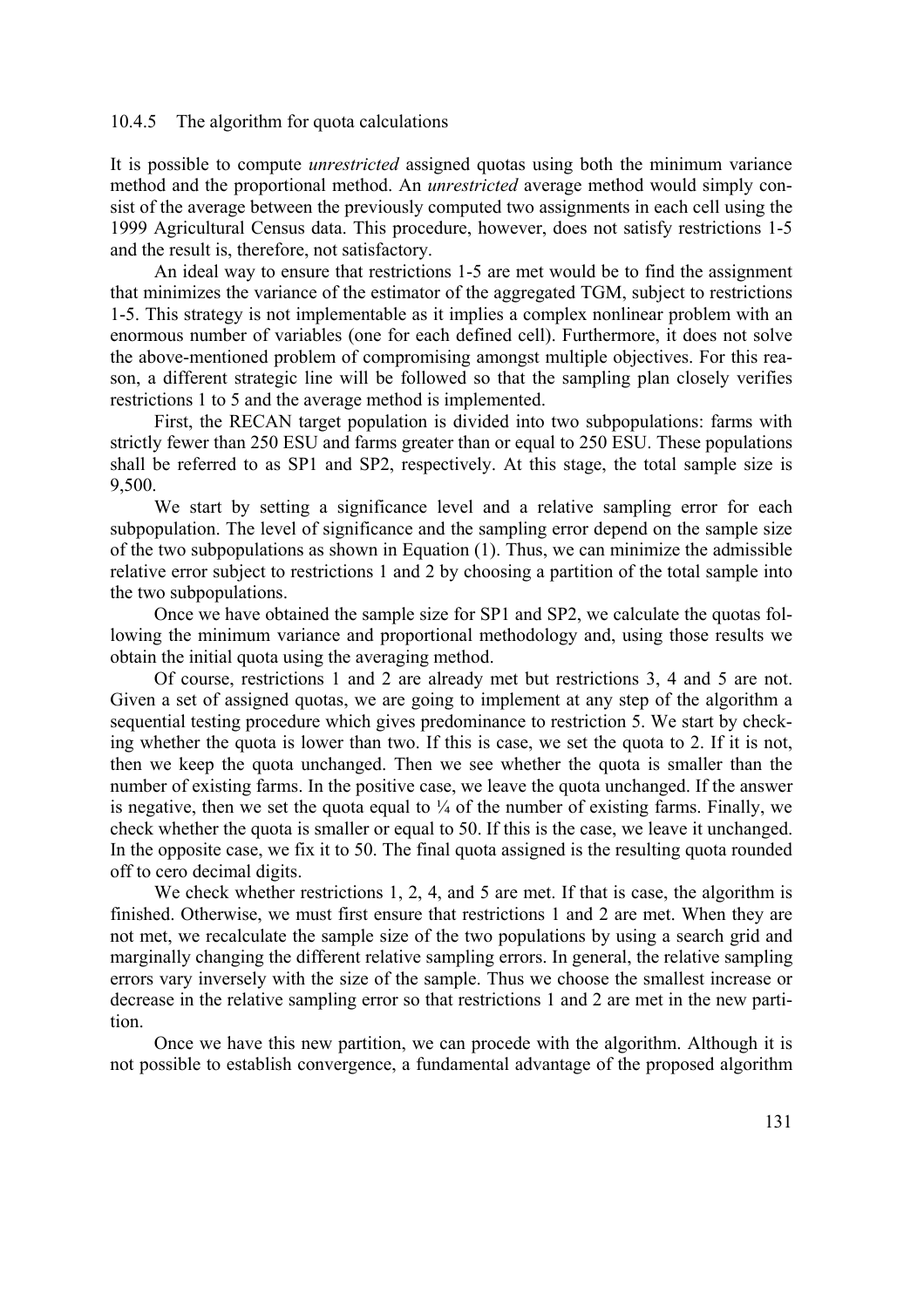is that it is very simple to implement. In our application to the design of the 1999 RECAN sample, a solution was reached in the second step. However, note that restriction 3 is never imposed thoughout the algorithm. As will be seen below, after the algorithm was implemented, restriction 3 was satisfied in all but two cells (that is, in 1,193 out of 1,195 cells). We feel that this does not affect the quality of the design as we will argue in the next subsection.

## **10.5 The sampling design results**

## 10.5.1 Summary of results

The relative sampling errors of the sampling design satisfying the restrictions are 0.43% for SP1 and 15.00% for SP2, resulting in a sample size for the whole population of 9,485 farms and for the subpopulation of 250 ESU or more a size of 349 farms. The relative sampling errors were set to be as near as possible to the maximum of farms permitted for the whole population and the subpopulation SP2. It can be seen that for SP1, the relative sampling error is quite low, while for SP2 it is high. This is due to the fact that 349 farms is a very low number to be able to get a small relative sampling error.

 By class size, the Medium class strata receives the highest quota (2,387 farms, 25.17% of the total sample size), while the Very Large class is assigned the smallest quota (349 farms, 3.68% of the total). By region, the plan assigns the highest quota to Andalusia; 1,816 farms (19.15% of the total), followed by Castilla-La Mancha (1,138 farms) and Castilla y Leon (1,095). Inversely, Cantabria is the Region with the lowest quota (125 farms). By farming type, the highest is assigned to *Cereals, oilseed and protein crops* (1,244 farms or 13.12% of the sample), a coherent number given that its contribution to national TGM for commercial farms as a whole in Spain is 14.14%. The smallest quota goes to *Various granivores combined*, with only 41 farms. This is mainly due to the fact that this farming type is only relevant in three Regions: Galicia, The Basque Country and Cataluña.

 The average elevation factor is 66.21%. By size classes, the elevation factor averages decrease from 118.98 for the Small class down to 10.98 for the Very Large class. By farming types, the largest average is obtained for *Olives* (218.18). This is due to the fact that the number of farms by cell is restricted to be equal or smaller than 50, and farms in *Olives* tend to vary hugely in size, with the presence of some very large farms with volatile TGM. Although the sampling plan assigns the largest quota available (50), elevation factors still remain high. By region, the elevation factors are on average smaller than 100 except in Valencia (104.79). The lowest average is obtained for Madrid (26.34).

 In general, the elevation factors are below the limit of 500 established by the EU. Table 10.5 offers a brief summary of the distribution of the elevation factors by cells. There are 5% of cells with an elevation factor of 1, which means that all farms belonging to these cells must be sampled. Only 1% of the cells show an elevation factor greater than 127.34.

 As already mentioned, restriction 3 is not fulfilled in two cells. These cells are: (I) Andalusia, *Olives*, Small (with an elevation factor of 758.16); and (II) Andalusia, *Olives*, Medium low (with an elevation factor of 515.98).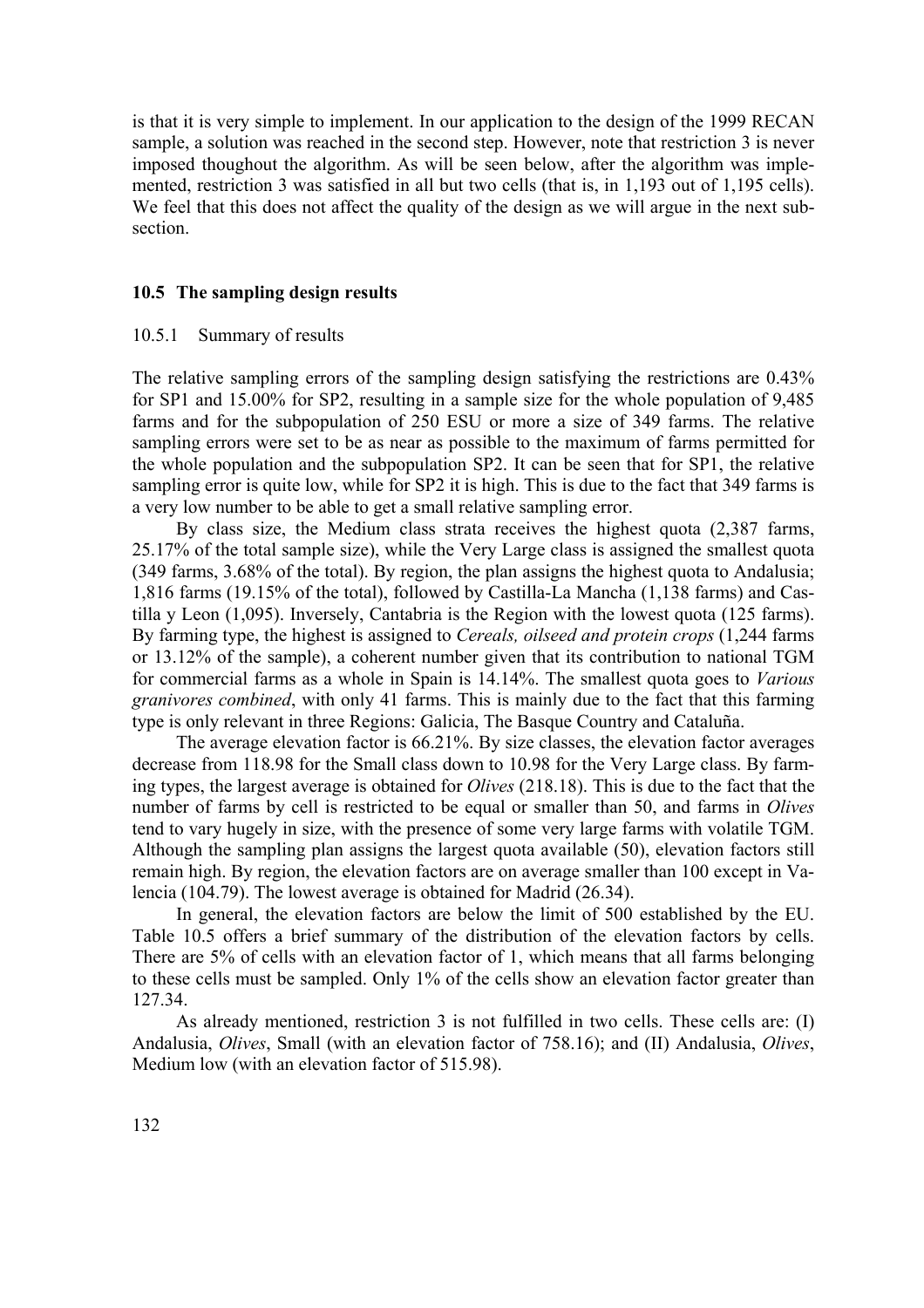The problem arises simply because the required maximum number of farms is simply too restrictive. There are 37,980 and 25,799 existing farms in the two cells respectively. Thus, restrictions 3 and 5 are incompatible in these two cells. We give priority to restriction 5, but note that given the current sample size, it would always be possible at least to fix quotas of 63 (37,980/500≅76) and 52 (25,799/500≅52) for the two cells. Of course, the effect on the relative errors for national TGM is negligible.

| Quantiles $(\% )$ | <b>Elevation Factors</b> |
|-------------------|--------------------------|
|                   |                          |
| 5                 |                          |
| 10                | ∍                        |
| 25                | 9                        |
| 50                | 25.5                     |
| 75                | 64                       |
| 90                | 84                       |
| 95                | 88.36                    |
| 99                | 127.34                   |

*Table 10.5 Distribution percentiles of the elevation factors in the proposed sampling plan by cells* 

#### 10.5.2 Relative sampling errors

One way of evaluating a sampling plan is through the calculation of the relative sampling error, meaning the largest percentage deviation between the estimation of national TGM from its real value given a significance level.

 Equation (2) is an approximation which does not take into account the missing information in the irrelevant (*a priori* not surveyed) cells. If we wish to consider the discrepancy due to the irrelevant cells, then Equation (3) is a better approximation. Both approximations will be more accurate when sampling is random within cells and large samples justify the assumption of normality of the TGM estimator. Our opinion is that these equations, in particular, Equation (3) are well justified in this context. The RECAN sample is a random sample within the universe of non-irrelevant farms which are willing to collaborate. The controversy then is simply whether the strata are sufficiently detailed to avoid biases due to lack of collaboration within the cell. As already discussed, this is unlikely to be a serious problem since farm size is a major predictor of lack of collaboration, and size has been partitioned into a significant number of categories. On the other hand, the large overall sample - over 9,000 observations - implies that the normality assumption is perfectly reasonable.

 Note that relative sampling errors were set in order to obtain the sampling plan. These errors are established before filtering the quotas by the algorithm. Thus, the new reassignment obtained through the algorithm will result in relative errors different (generally greater) than the pre-assigned ones. We compute theoretical sampling errors for the design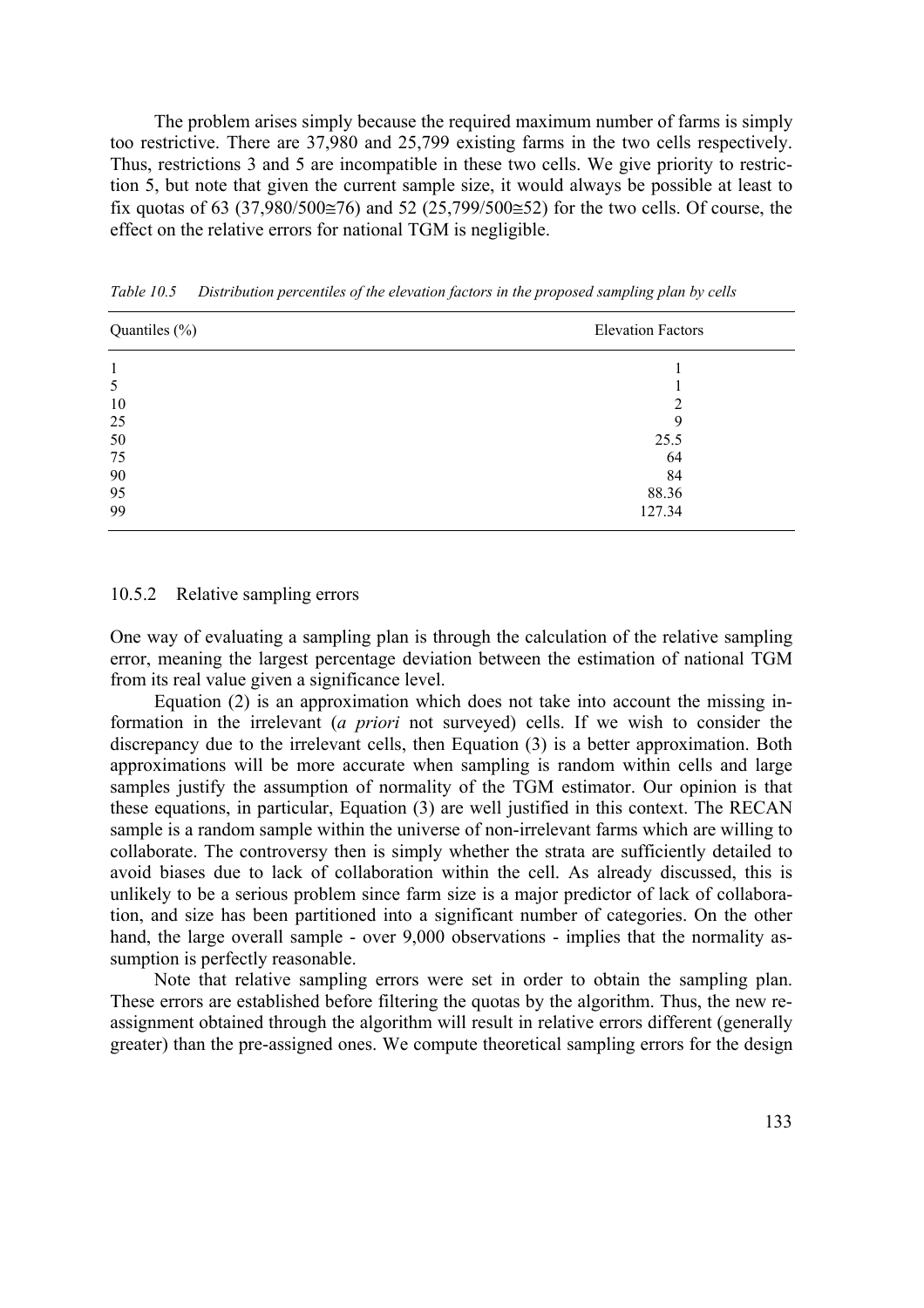| Region               | Relative errors at     | Relative errors at |
|----------------------|------------------------|--------------------|
|                      | relevant cells $(\% )$ | all cells $(\% )$  |
| Galicia              | 4.82                   | 8.78               |
| Asturias             | 5.20                   | 9.21               |
| Cantabria            | 4.46                   | 8.74               |
| País Vasco           | 4.02                   | 6.30               |
| Navarra              | 4.52                   | 6.87               |
| La Rioja             | 4.35                   | 7.32               |
| Aragón               | 5.54                   | 7.82               |
| Cataluña             | 4.62                   | 5.57               |
| <b>Baleares</b>      | 4.15                   | 5.30               |
| Castilla-León        | 3.17                   | 5.61               |
| Madrid               | 4.63                   | 5.39               |
| Castilla-La Mancha   | 3.89                   | 5.00               |
| Comunidad Valenciana | 11.56                  | 14.34              |
| Murcia               | 17.90                  | 19.73              |
| Extremadura          | 5.06                   | 6.40               |
| Andalucía            | 4.60                   | 7.28               |
| Canarias             | 22.10                  | 24.20              |
| Total                | 2.09                   | 4.31               |

*Table 10.6 Relative errors by autonomous region* 

| Table 10.7 | Relative errors by type of farming |  |
|------------|------------------------------------|--|
|            |                                    |  |

| Type of farming                           | Relative errors at<br>relevant cells $(\% )$ | Relative errors at<br>all cells $(\% )$ |  |
|-------------------------------------------|----------------------------------------------|-----------------------------------------|--|
| General field cropping                    | 9.34                                         | 9.74                                    |  |
| Specialist horticulture (not greenhouse)  | 22.68                                        | 27.12                                   |  |
| Specialist horticulture (greenhouse)      | 13.06                                        | 15.31                                   |  |
| Specialist vineyards                      | 2.45                                         | 6.91                                    |  |
| Specialist fruits and citrus fruits       | 9.02                                         | 9.92                                    |  |
| Specialist olives                         | 6.12                                         | 6.48                                    |  |
| Various permanent crops combined          | 8.68                                         | 10.41                                   |  |
| Specialist dairying                       | 2.21                                         | 5.61                                    |  |
| Cattle - combined                         | 2.30                                         | 11.80                                   |  |
| Sheep and goats                           | 2.39                                         | 3.14                                    |  |
| Sheep, cattle and other grazing livestock | 5.82                                         | 25.30                                   |  |
| Pigs                                      | 9.50                                         | 9.56                                    |  |
| Fowl                                      | 15.44                                        | 43.36                                   |  |
| Specialist combined granivores            | 13.01                                        | 64.32                                   |  |
| Mixed cropping                            | 6.03                                         | 6.55                                    |  |
| Mixed livestock                           | 7.36                                         | 10.87                                   |  |
| Mixed crops and livestock                 | 2.94                                         | 3.01                                    |  |
| Total                                     | 2.09                                         | 4.31                                    |  |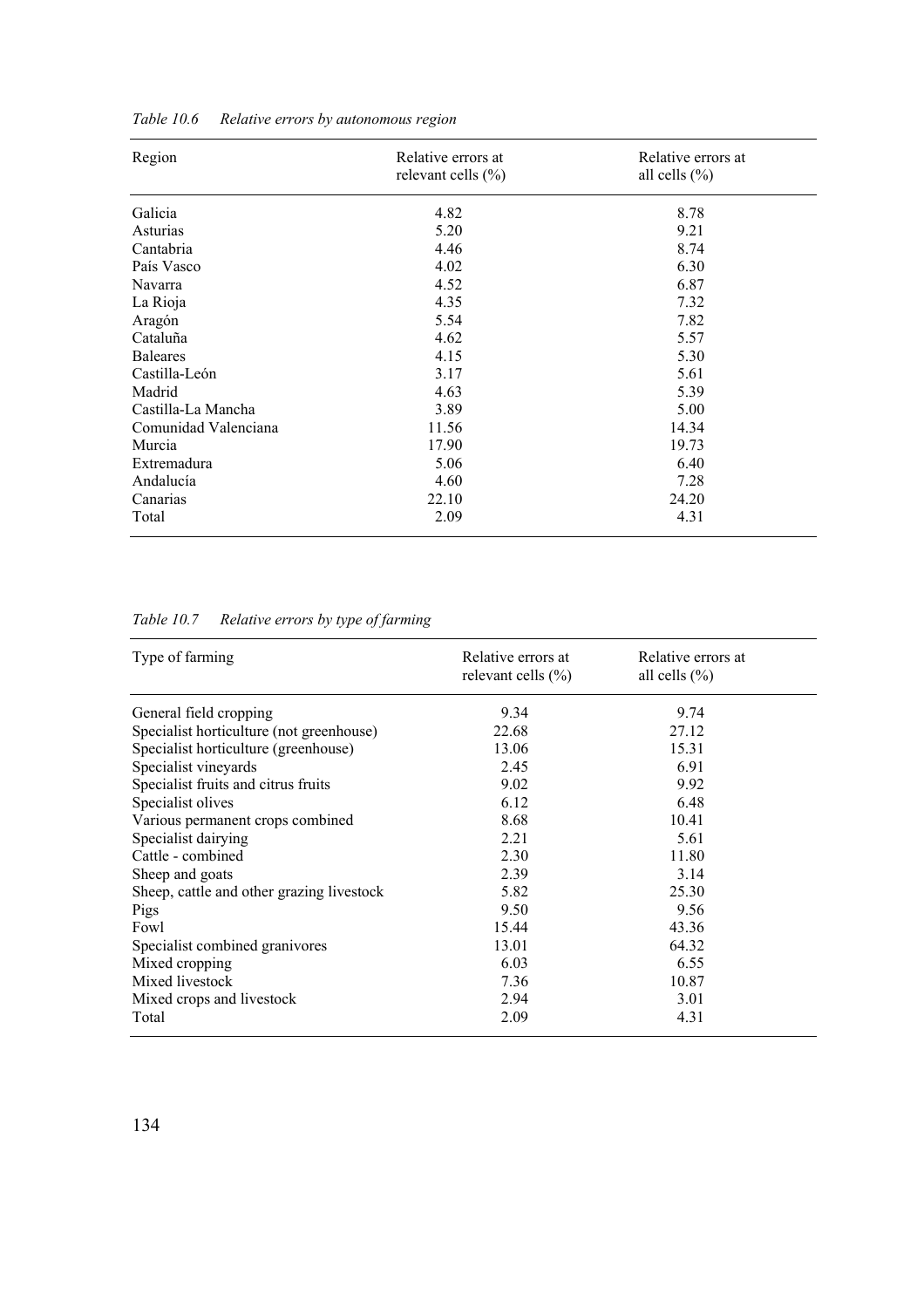both for only relevant cells and for the entire population of commercial farms. Results are shown in tables 10.6, 10.7, and 10.8.

 The precision of the estimate of national TGM is 2.09% for the relevant cells and 4.31% for all commercial farms. By region, Castilla Leon (3.17%) and Castilla-La Mancha (3.89%) present the lowest relative error for relevant cells, whilst Castilla-La Mancha (5.00%) and Baleares (5.30%) for all farms. Canarias shows the greatest relative errors in the two categories (22.10% and 24.20% respectively).

 By farming type, the largest errors appear in *Horticulture (except greenhouse)* (22.68% and 27.12%), but it is worth pointing out that errors in *Fowl and various granivores* are very high especially for all cells due to the large number of farms which are considered irrelevant. This fact is related to the low level of importance of these farming types across regions.

| Economic Size Units | Relative errors at<br>relevant cells $(\% )$ | Relative errors at<br>all cells $(\% )$ |  |
|---------------------|----------------------------------------------|-----------------------------------------|--|
| [4,8)               | 1.31                                         | 4.05                                    |  |
| [8,16)              | 1.18                                         | 3.48                                    |  |
| [16, 40)            | 1.33                                         | 3.40                                    |  |
| [40, 100]           | 1.41                                         | 3.48                                    |  |
| [100, 250)          | 1.74                                         | 3.86                                    |  |
| $[250, \infty)$     | 14.68                                        | 17.13                                   |  |
| Total               | 2.09                                         | 4.31                                    |  |

*Table 10.8 Relative errors by economic size units* 

 By size class, the errors are moderate except in the case of farms with more than 250 ESU (14.68%), which are obviously paying the price of restriction 2.

# **10.6 The 1999 RECAN sample: an evaluation**

The purpose of this final section is to analyse how representative the actual 1999 RECAN sample is with respect to the 1999 Agricultural Census. To do this, we decompose the errors in national TGM estimation based on the 1999 RECAN sample into either errors due to difficulties in covering sampling quotas (cells without observations) or sampling error.

 In order to do so, we must determine how much of the deviation in the TGM estimation carried out by RECAN is due to the lack of farms in some cells in the sample and how much is due to the sampling. We assume that the 1999 RECAN sample was obtained by stratified simple random sampling method without reposition. Therefore, a linear aggregate TGM estimator in Spain is equal to the total of the TGM (calculated from the 1999 RECAN data) in each defined cell times the inverse of the probability that the farm will be selected in the cell (i.e., the elevation factor).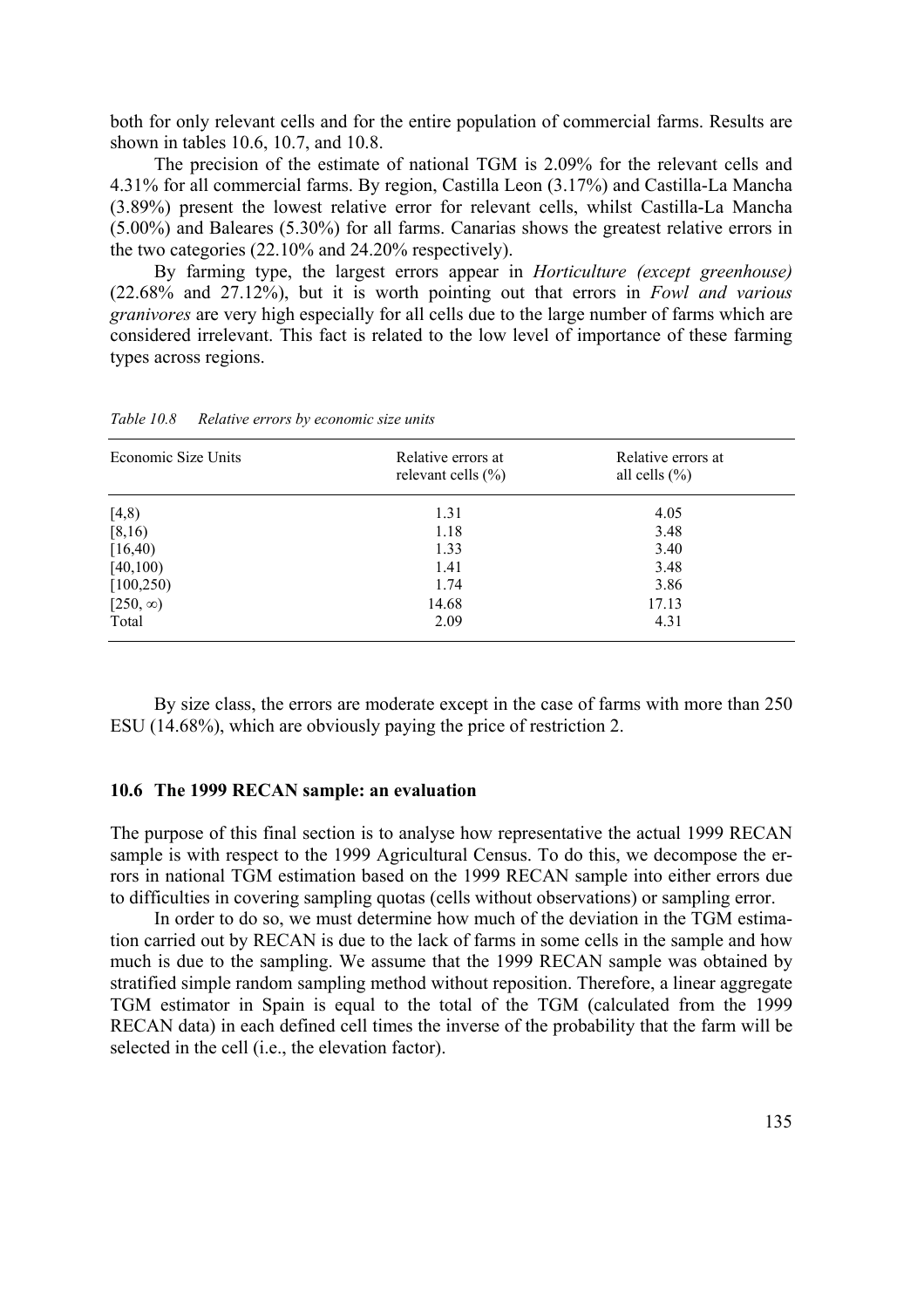The percentage deviation of the actual 1999 RECAN sample estimate of national TGM from the 1999 Agricultural Census estimate is not negligible: -20.01%. This relative error has its origins in two different sources. The first source is the fact that there are various cells for which there are observations in the 1999 RECAN sample but the elevation factor is undefined, causing a bias in the estimator and increasing the relative error of the estimation. The second source is that the design of the sample necessarily implies a theoretical sampling error, which is reflected in the estimated relative error.

 It can be seen that, with the exception of *Olives*, there is an underestimation of the TGM in all categories considered, be they regions, size or type of farming. This is due, as we shall see below, to the lack of observations in numerous cells causing a downward slant in the estimation of national TGM. By Autonomous Region, the estimated TGM of The Balearic islands is 85.34% lower in the RECAN than the value assigned by the 1999 Census, while the estimation which comes closest to the value given in the Census is Andalusia (9.12% lower). By farming types, *Olives* are overestimated by 5.78%, and the rest is underestimated. By economic size, all estimations were below the real value, especially the estimation of TGM of farms of more than 250 ESU (-65.10%).

 To quantify which part of the total relative error is due to the selection type which RECAN 1999 followed in choosing the farms, and which part is due to the existence of cells with no observations, we divide the population of surveyed farms into two subpopulations: (i) farms which pertain to cells with a number of farms sampled by the 1999 RECAN strictly greater than zero and, (ii) farms in cells without farms in the 1999 RECAN.

 By studying the 1999 Agricultural Census, it is possible to compute national TGM that was beyond the scope of the 1999 RECAN population target and thus, given the stratification and the chosen estimators, the size of the error in the national TGM estimation using the actual 1999 RECAN sample. The percentage of national TGM in this situation is 20.38%. Therefore, if we estimate national TGM for the subpopulation of farms for which there are data in the 1999 RECAN without error, we would still continue underestimating the aggregate TGM for Spain by 20.38%. For the Autonomous Regions, the greatest percentage of TGM which is beyond the scope of the 1999 RECAN is in Baleares (98.83%), while that of Castilla Leon and Andalusia is only 10.26% and 11.66% respectively. By farming type, in *Mixed livestock* and *Fowl*, 61.25% and 60.67% of the TGM were beyond the 1999 RECAN scope, whereas in *Olives*, only 2.13% is left out. As far as the size classes, the 1999 RECAN tends to concentrate in Medium farms (between 8 and 40 ESU), while it leaves out considerable TGM mainly from large farms (more than 100 ESU), and to a lesser degree in small farms (between 4 and 8 ESU).

 However, the percentage deviation error of the aggregate TGM for Spain for the farms with sample in the actual 1999 RECAN sample is much lower. At the maximum level of aggregation, the TGM estimator using data from the 1999 RECAN estimates the TGM with relative reliability (0.47%) if it has a sample in the cells. The relative errors for the subpopulation are low in absolute value for all regions. In Aragon, Castilla Leon, Valencia, Murcia and Extremadura the TGM is underestimated, which suggests that there is no bias in the estimator. In absolute value, the greatest relative errors show up in Baleares (31.22%), probably due to the low number of observations collected, Murcia (-18.27%) and Canarias (16.92%) surely due to the great variability in TGM in these regions. In relation to farming type, the greatest relative error is in *Horticulture (except greenhouse)*,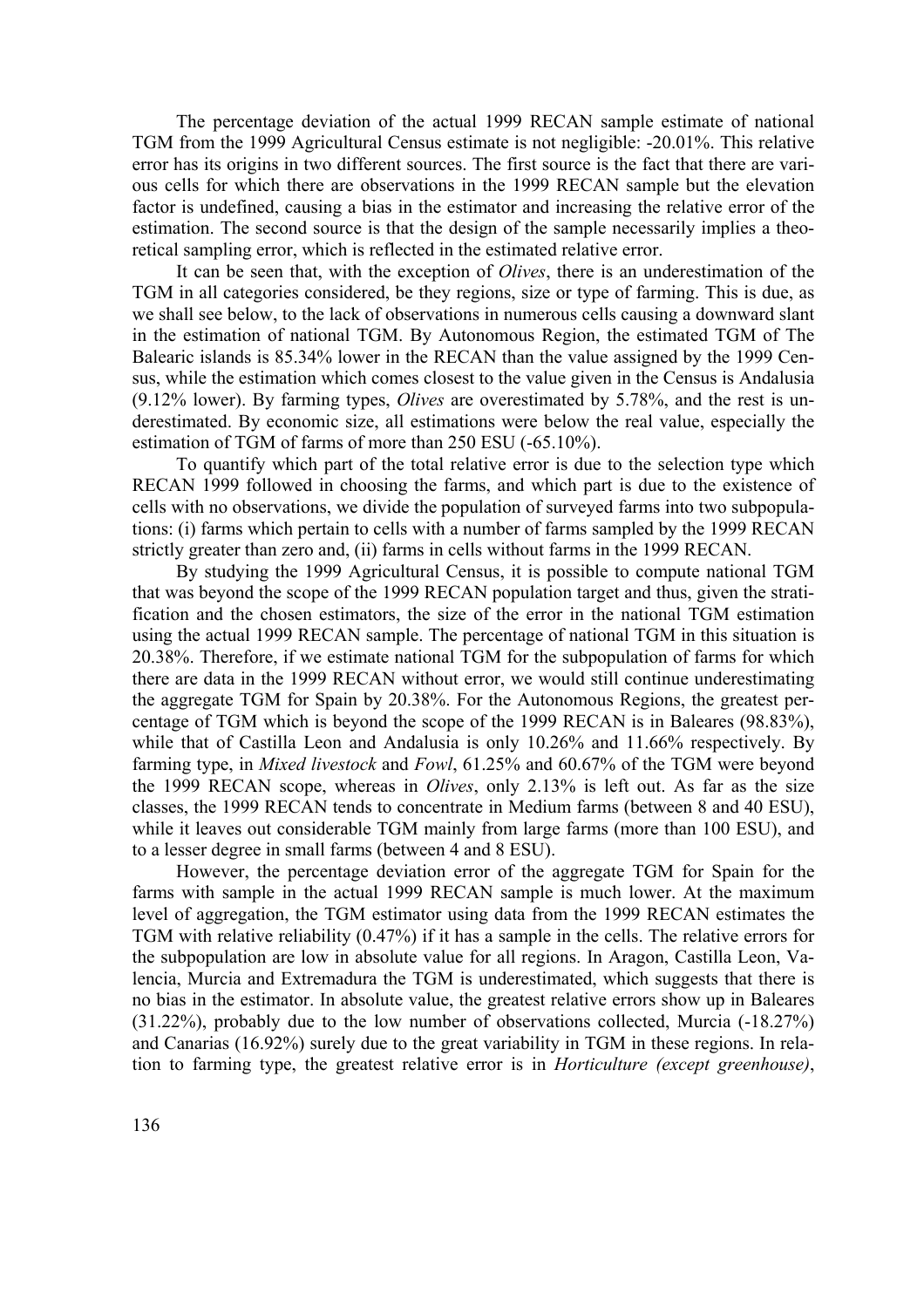which is underestimated with a 16.67%, and the lowest in *Various granivores combined* (-0.59%). By class size, types below 40 ESU have overestimation, whilst types above that level are underestimated with a tendency to a lesser relative error (in absolute value) as we move towards the centre of farm size distribution.

 These total relative errors can be broken down into two parts: (i) the relative error due to the sampling method and, (ii) the relative error due to the non-existence of observations. Let r be the total relative error, r1, the relative error for the subpopulation in which the observations from the 1999 exist and **Error! Objects cannot be created from editing field codes.** the proportion of the TGM in the census for those which have information in the 1999 RECAN, then **Error! Objects cannot be created from editing field codes.**.

| Region               | Relative error due to the<br>type of sampling $(\%)$ | Relative error due to<br>lost observations $(\%)$ |
|----------------------|------------------------------------------------------|---------------------------------------------------|
| Galicia              | 2.72                                                 | $-19.79$                                          |
| Asturias             | 1.63                                                 | $-22.62$                                          |
| Cantabria            | 4.16                                                 | $-20.13$                                          |
| País Vasco           | 5.35                                                 | $-26.81$                                          |
| Navarra              | 2.10                                                 | $-16.10$                                          |
| La Rioja             | 1.42                                                 | $-34.30$                                          |
| Aragón               | $-3.85$                                              | $-13.21$                                          |
| Cataluña             | 0.99                                                 | $-16.85$                                          |
| <b>Baleares</b>      | 3.49                                                 | $-88.83$                                          |
| Castilla-León        | $-0.18$                                              | $-10.26$                                          |
| Madrid               | 2.75                                                 | $-29.41$                                          |
| Castilla-La Mancha   | 0.19                                                 | $-26.17$                                          |
| Comunidad Valenciana | $-0.24$                                              | $-23.17$                                          |
| Murcia               | $-9.58$                                              | $-47.57$                                          |
| Extremadura          | $-0.90$                                              | $-34.76$                                          |
| Andalucía            | 2.54                                                 | $-11.66$                                          |
| Canarias             | 3.90                                                 | $-76.96$                                          |
| Total                | 0.37                                                 | $-20.38$                                          |

*Table 10.9 Relative error by region. the descomposition by origin: Relative error due to the type of sampling and the relative error due to lost observations* 

 The above Equation means that the total relative error can be broken down into two parts: (a) The relative error committed in the estimation of the TGM for cells with observations in the 1999 RECAN weighted by the percentage in the TGM that represents those cells (which we will call relative error due to sampling type) minus (b) the percentage of TGM of those cells where no observations exist in the 1999 RECAN (which we will call relative error due to lost observations). It is easy to see that when there are no observations, the relative error committed is always 100%. For this reason, the weight of the total relative error is equal to **Error! Objects cannot be created from editing field codes.**.

 Tables 10.9, 10.10 and 10.11 show which part of the relative error is due to the selection method followed by the 1999 RECAN, and which is due to a lack of information.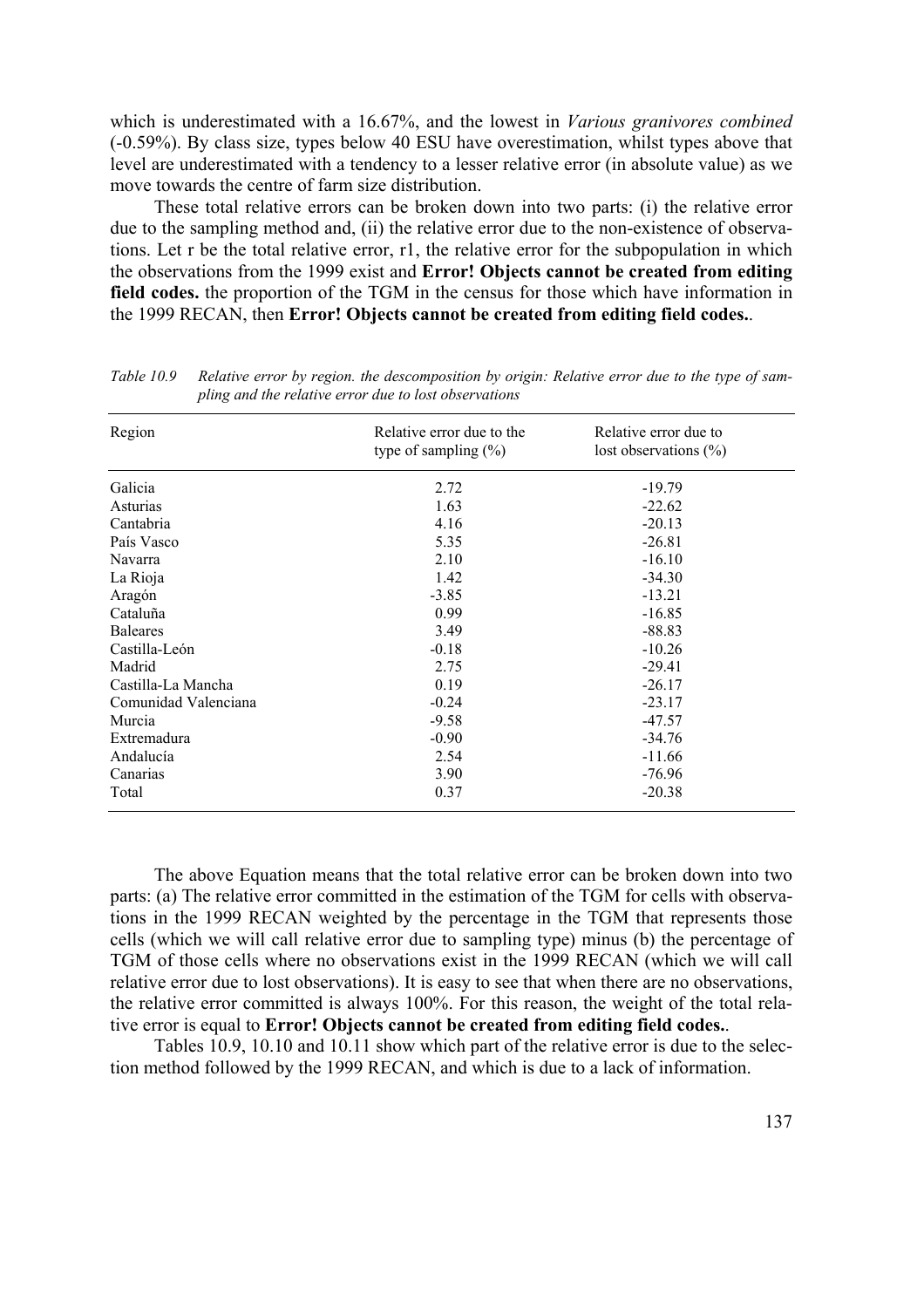| Type of farming                               | Relative error due to the<br>type of sampling $(\%)$ | Relative error due to<br>lost observations $(\%)$ |
|-----------------------------------------------|------------------------------------------------------|---------------------------------------------------|
| Specialist cereals, oilseed and protein crops | 1.77                                                 | $-8.95$                                           |
| General field cropping                        | $-0.76$                                              | $-11.02$                                          |
| Specialist horticulture (not greenhouse)      | $-10.18$                                             | $-38.97$                                          |
| Specialist horticulture (greenhouse)          | $-2.45$                                              | $-29.17$                                          |
| Specialist vineyards                          | 3.09                                                 | $-33.67$                                          |
| Specialist fruits and citrus fruits           | $-1.03$                                              | $-24.76$                                          |
| Specialist olives                             | 7.90                                                 | $-2.13$                                           |
| Various permanent crops combined              | $-0.62$                                              | $-37.05$                                          |
| Specialist dairying                           | 1.47                                                 | $-13.73$                                          |
| Cattle - combined                             | 2.01                                                 | $-21.31$                                          |
| Sheep and goats                               | $-2.25$                                              | $-13.63$                                          |
| Sheep, cattle and other grazing livestock     | 1.00                                                 | $-46.55$                                          |
| Pigs                                          | $-6.85$                                              | $-25.88$                                          |
| Fowl                                          | 4.04                                                 | $-60.67$                                          |
| Specialist combined granivores                | $-0.32$                                              | $-45.22$                                          |
| Mixed cropping                                | 0.74                                                 | $-26.44$                                          |
| Mixed livestock                               | $-1.17$                                              | $-61.25$                                          |
| Mixed crops and livestock                     | $-0.54$                                              | $-20.07$                                          |
| Total                                         | 0.37                                                 | $-20.38$                                          |

*Table 10.10 Relative error by type of farming. the descomposition by origin: Relative error due to the type of sampling and the relative error due to the empty cluster in the sample* 

*Table 10.11 Relative error by size. the descomposition by origin: Relative error due to the type of sampling and the relative error due to the empty cluster in the sample* 

| Economic size units | Relative error due to<br>the type of sampling $(\% )$ | Relative error due to<br>lost observations $(\%)$ |
|---------------------|-------------------------------------------------------|---------------------------------------------------|
| $4 - 8$             | 10.36                                                 | $-13.87$                                          |
| $8-16$              | 6.21                                                  | $-8.15$                                           |
| $16-40$             | 1.21                                                  | $-5.23$                                           |
| $40 - 100$          | $-4.46$                                               | $-10.40$                                          |
| 100-250             | $-2.83$                                               | $-39.40$                                          |
| >250                | $-2.90$                                               | $-62.21$                                          |
| <b>TOTAL</b>        | 0.37                                                  | $-20.38$                                          |

 In general, the relative error due to lost observations is much larger than the relative error due to sampling and of the opposite side.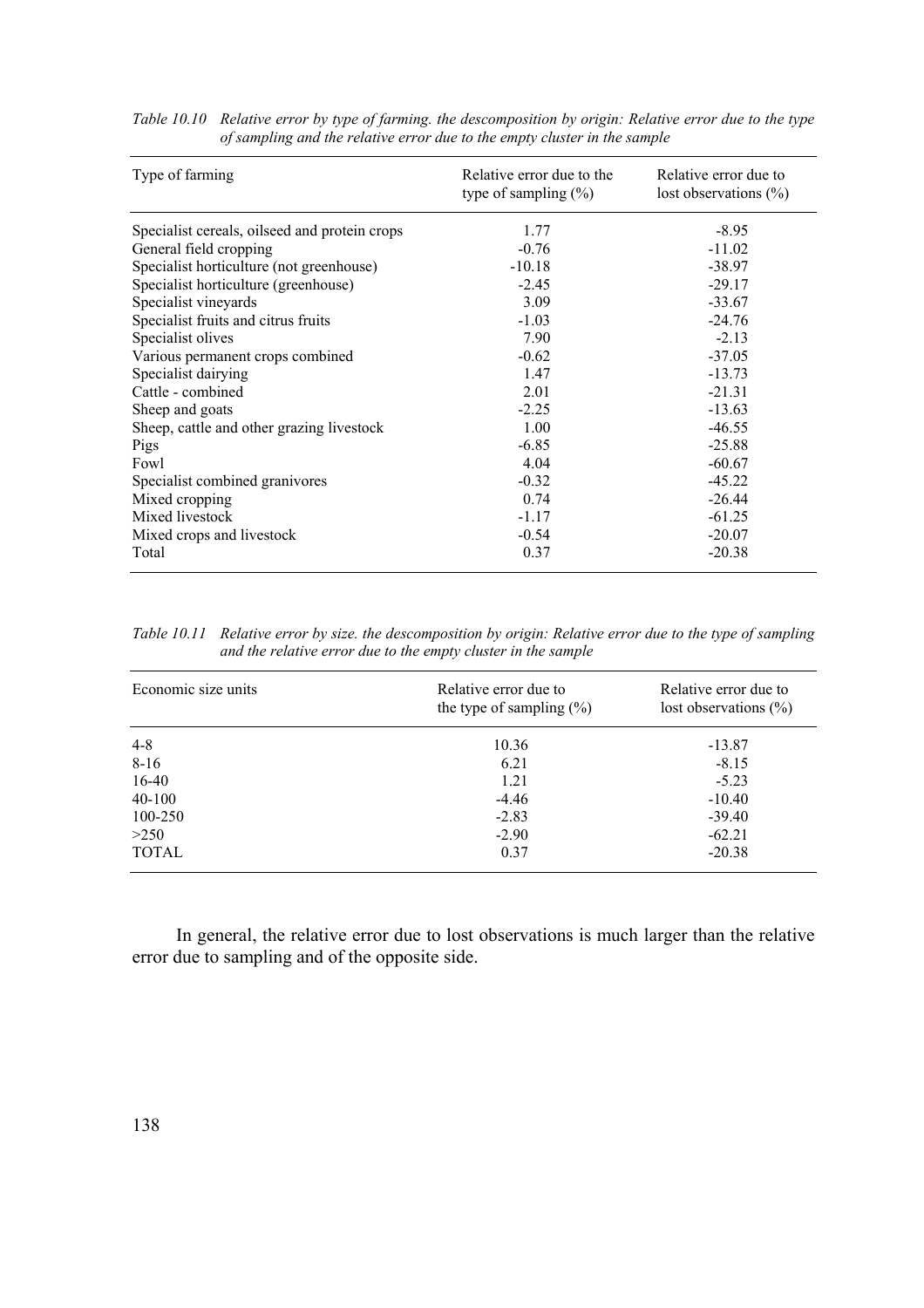# *Acknowledgements*

We acknowledge the excellent statistical work and helpful comments of Carlos García Peñas, Spanish FADN director for their assistance with the RECAN database, and also to Raimundo Fombellida, the Associate General Director of Agricultural Statistics at the Spanish Ministry of Agriculture, Fisheries and Food for his support. This study is part of a research project granted by the Ministry of Agriculture, Fisheries and Food in agreement with the Universidad Carlos III de Madrid Jean Monnet Chair in Economics of European Integration. Ricardo Mora also acknowledges financial support from DGI, Grant BEC2000-0170.

*References* 

AGRI.A.3, *FADN: An A to Z of Methodology, European Commission*. http://europa.eu.int/comm/agriculture/rica/pdf/site\_en.pdf, 2001.

Azorín, F., *Métodos y aplicaciones del muestreo*. Alianza Editorial. Madrid, 1986.

Cochran, W.H., *Técnicas de Muestreo*. C.E.C.S.A. México, 1981.

Groves, R.M., *Survey errors and Survey costs*. Wiley. New York, 1989.

Hansen, M.H.; Hurwitz, W.N. and W.H. Madow, *Sample Survey Methods and Theory*. 2 vol. Wiley, 1953.

Hansen, M.H., Madow, W.G. and B.J. Tepping, *An evaluation of model-dependent and probability sampling inferences in Sample Surveys*. Journal of the American Statistical Association. Vol 78, nº 384, 1983, pp. 776-793.

Heckman, J.J., *Sample selection bias as a specification error*. Econometrica. Vol. 47, nº 1., 1979, pp. 153-161.

INE, *Metodología del Censo Agrario 1999*, Instituto Nacional de Estadística. http://www.ine.es/daco/daco42/agricultura/meto\_CENSUSag99.doc, 2002.

Ingram, S. y G. Davidson, *Methods used in designing the National Farm Survey. Proceedings of the Survey Research Methods*. American Statistical Association, 1983, pp. 220-225.

King, R.F., *Quota Sampling*. En: Madow W. G. et al. (ed) Incomplete Data in Sample Surveys. Vol. 2. Theory and Bibliographies, 1983.

Kish, L., *Muestreo de Encuestas*. Trillas. México, 1976.

Kish, L., Statistical Design for Research. Wiley. N. Y., 1986.